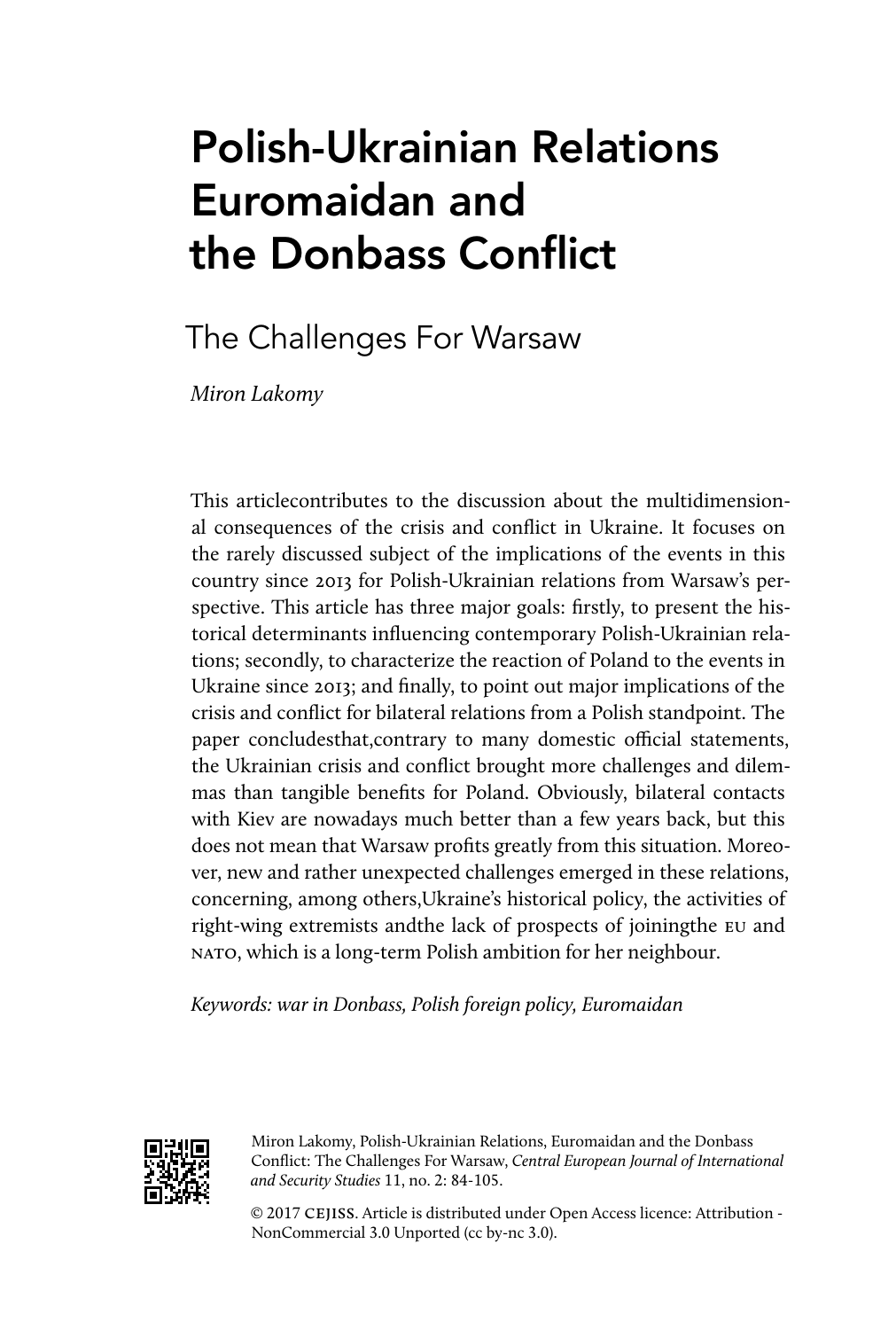The recent crisis and conflict in Ukrainehas become an object of a great deal of insightful scientific analyses. Some of these have focused on the very roots of this war, explaining the intricacies of inter-Ukrainian relations, most notably the visible rupture between the western and eastern part of this country.<sup>1</sup> Others attempted to analyze the course<sup>2</sup> or the geopolitical background of events in Kiev, the Crimean Peninsula and Donbass, with a special emphasis placed on relations between the United States, Western European powers and Russia.<sup>3</sup> In the plethora of books and papers on the Ukrainian conflict, one topic is usually omitted or neglected: its strictly regional dimension. It is surprising as the events in Ukraine since the end of 2013 have a substantial connection with the dynamics of international relations in Central and Eastern Europe.

In this context, this paper aims to fill this gap by presenting the Euromaidan revolution, the annexation of Crimea, as well as the conflict in Donbass from the Polish perspective. Adopting such a scientific approach is justified as it is the only Central European state that is a member of NATO and the EU, which in turn played a certain role in the initial phases of the Ukrainian crisis. This is also the only Central European actor that perceives an independent and pro-Western Ukraine as a long-term and fundamental goal of its foreign policy in the East. Thus, the study has three major goals. Firstly, it aims to present the historical determinants influencing contemporary Polish-Ukrainian relations. Secondly, it will characterize the reaction of Poland to the events in Ukraine since 2013. And finally, it will address major implications of the crisis and conflict for bilateral relations from Warsaw's viewpoint.

### Ukraine in Polish Foreign Policy: a Historical Perspective

The roots of contemporary Polish-Ukrainian relations can be traced back to the Middle Ages, when the Kingdom of Poland in the 14<sup>th</sup> century started its expansion eastward, towards territories previously held by the *Kievan Rus* ("Red Ruthenia").4 From that time, Poland for several hundred years focused on the subordination of wide reaching territories that belong today to contemporary Ukraine. This process was strongly determined by Poland's personal, and later real, union (the Union of Lublin in 1569) with the Grand Duchy of Lithuania, which resulted in the incorporation of Ukraine, including the so called Wild Fields, to the Polish Crown. Under the rule of the Polish-Lithuanian

*Miron Lakomy*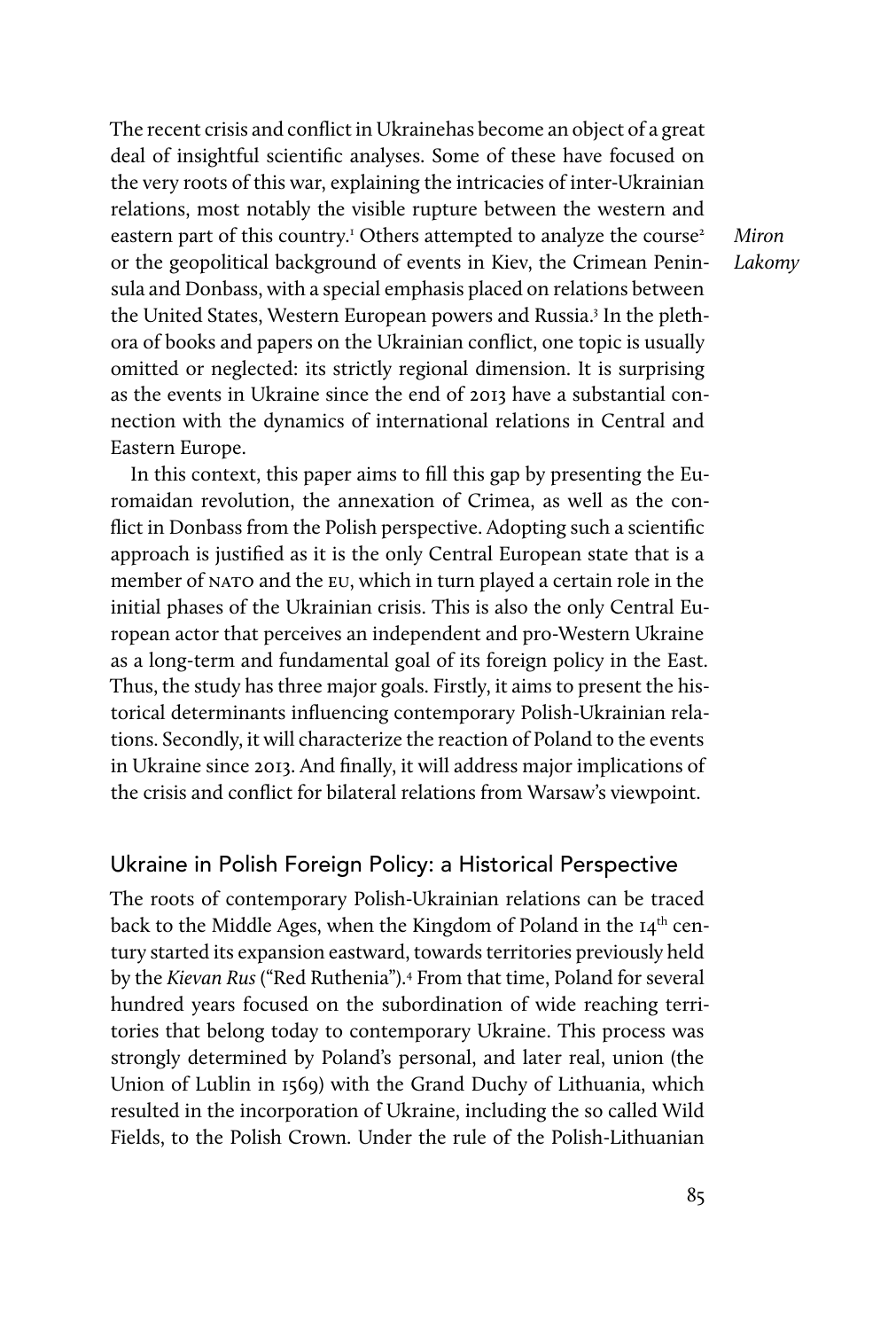Commonwealth, former *Kievan Rus* territories were subjected to various processes, such as colonization by the magnates, Tartar incursions from the Crimean Peninsula, the foundation of Cossacks, the creation of the Ukrainian Greek Catholic Church and repetitive uprisings against Polish rule.<sup>5</sup> They visibly contributed to the creation of the Ukrainian national identity, which was later built partially on historical resentments, fueled by economic and religious differences.

Historically, Polish-Ukrainian relations were almost always influenced by the 'Russian' factor. It is due to the fact that at the same time, the territories of Ukraine were a subject of long-term rivalry between the Polish-Lithuanian Commonwealth and the Grand Duchy of Moscow/Russia that aimed to unite all the principalities formerly under *Ki*evan Rus control.<sup>6</sup> These tendencies manifested themselves in a series of wars between Russia and Poland, e.g. 1654-67. In time, due to the slow decline of the Commonwealth, Moscow gained the upper hand, which resulted in the partitioning of Poland at the end of the 18<sup>th</sup> century, and in effect, seizure of Ukraine by Russia. From that time both nations were subjected to foreign domination. According to Szeptycki "even if Poland was not any more an independent country, the relations between the Polish and Ukrainian communities remained conflictual and asymmetrical. The already existing religious differences were doubled by an economic and social conflict."7

This specific rivalry over Ukraine between Poland and Russia resumed at the beginning of the 20<sup>th</sup> century. Both Poles and Bolsheviks perceived Ukraine after World War I as a strategic area which should be seized in order to secure crucial foreign policy goals. Moscow sought to conquer Ukraine not only due to its economic importance. They also perceived control over this territory as a *sine qua non* requirement to launch a global Communist revolution. Poles, on the other hand, perceived this area as a pivotal 'buffer zone,'<sup>8</sup> which would separate the Second Polish Commonwealth from the imminent Bolshevik threat.9 Moreover, many decision-makers and representatives of the political elite believed that, without Ukraine, Russia would cease to be a great power. There were generally two Polish concepts concerning relations with Ukraine during the interbellum. The first, promoted by the rightwing leader Roman Dmowski, suggested that Poland should seize only limited territories in the east. Dmowski aimed to control areas with a dominant Polish national element, which would allow eventually for the assimilation of the rest of the inhabitants. Thus, only a small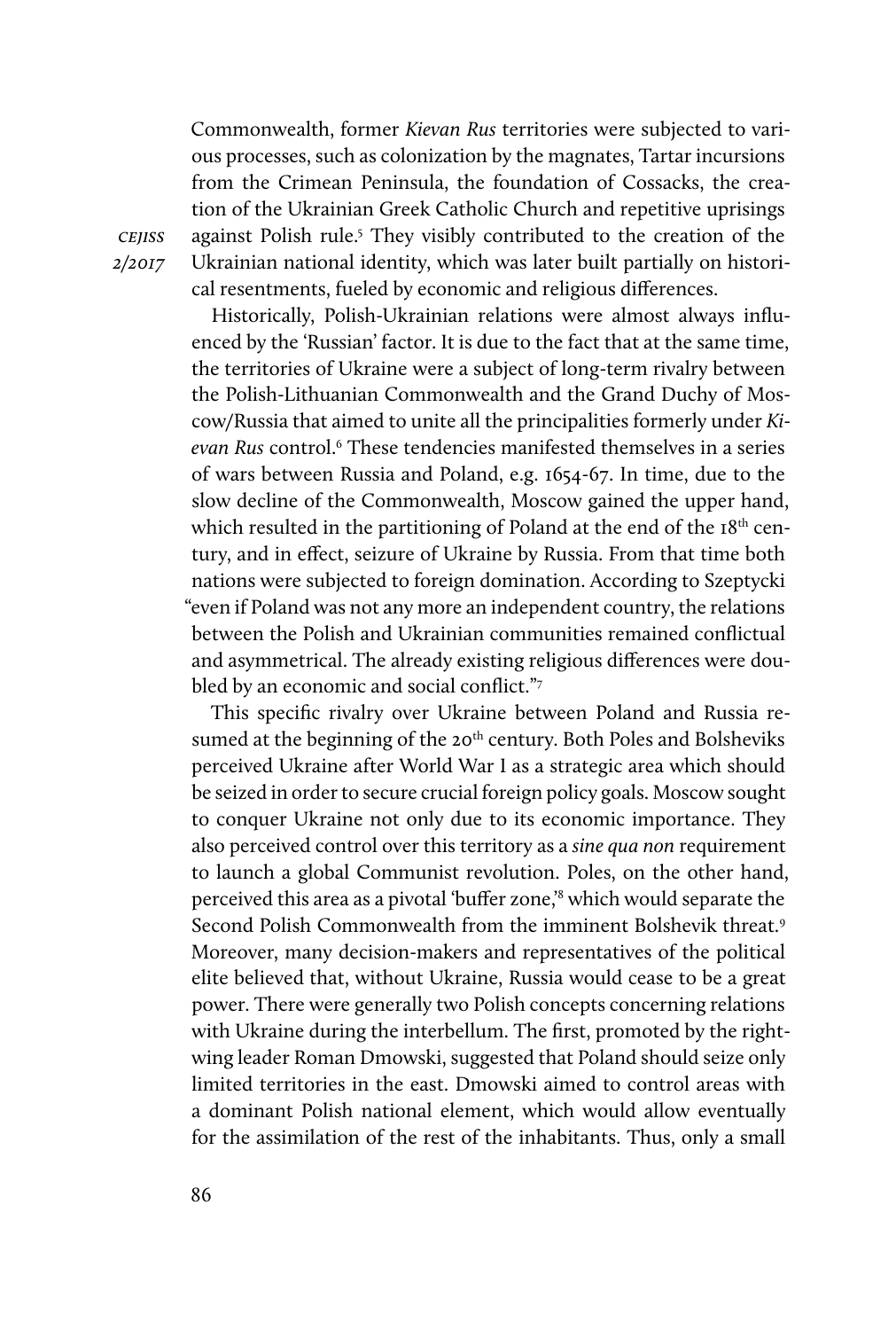part of western Ukraine, including Lviv, should be incorporated into the Second Commonwealth. The rest, according to Dmowski, would remain within the Russian empire. The second concept, pushed by Poland's leader Józef Piłsudski, envisaged a broad confederation of Poland with nation-states in the east, these being: Lithuania, Belarus and Ukraine.<sup>10</sup> Both Polish and Bolshevik concepts clearly neglected rising Ukrainian ambitions to gain independence.

These contrary interests clashed during the Polish-Bolshevik war 1919-1921, in which the Ukrainian factor played a major role. Poles and some Ukrainian leaders (Symon Petlura) cooperated against the Communists during the conflict.<sup>11</sup> However, the 1921 Riga peace treaty once again divided Ukraine between Poland and Bolshevik Russia, which naturally disillusioned and angered its inhabitants, as well as the former leaders of the Ukrainian People's Republic. The reinstatement of Warsaw's rule over Western Ukraine in effect raised armed opposition, organized mostly by the Organization of Ukrainian Nationalists, which was repressed by the Polish government.<sup>12</sup> Simultaneously, Ukrainians on the other side of the border were subjected to Communist repressions and the greatest famine in Ukraine's history – *Holodomor* – which killed around 4 million people. Despite this fact, during September 1939's German and Soviet invasion of Poland, many Ukrainians supported both invading armies.<sup>13</sup>

In this context, it has to be stressed that World War II contributed to the huge historical controversies between Poles and their eastern neighbors. It is due to the fact, that since the Third Reich's invasion of the Soviet Union in 1941 many Ukrainians with nationalistic attitudes flirted or sided with the Nazis. This was perfectly visible in the activities of the OUN (Organization of Ukrainian Nationalists) and UPA (Ukrainian Insurgent Army).<sup>14</sup> Despite the fact that initial Ukrainian hopes to obtain sovereignty with Hitler's help proved to be trivial, many of them still cooperated with Germany in the form of the creation of the 14 Waffen-Grenadier-Division der SS, composed of Ukrainian volunteers. This division was involved in counter-insurgency operations against Polish rebels, as well as responsible for war crimes against the civilian population.15 Much more serious crimes against Poles were committed by the Ukrainian Insurgent Army (UPA) – which was responsible for brutal ethnic cleansing (or, as many Polish scientists and journalists insist – even genocide) of Poles in Volhynia and Galicia, which resulted in the deaths of more than 100 000 people in 1943 and 1944.16 In Polish

*Polish-Ukrainian Relations*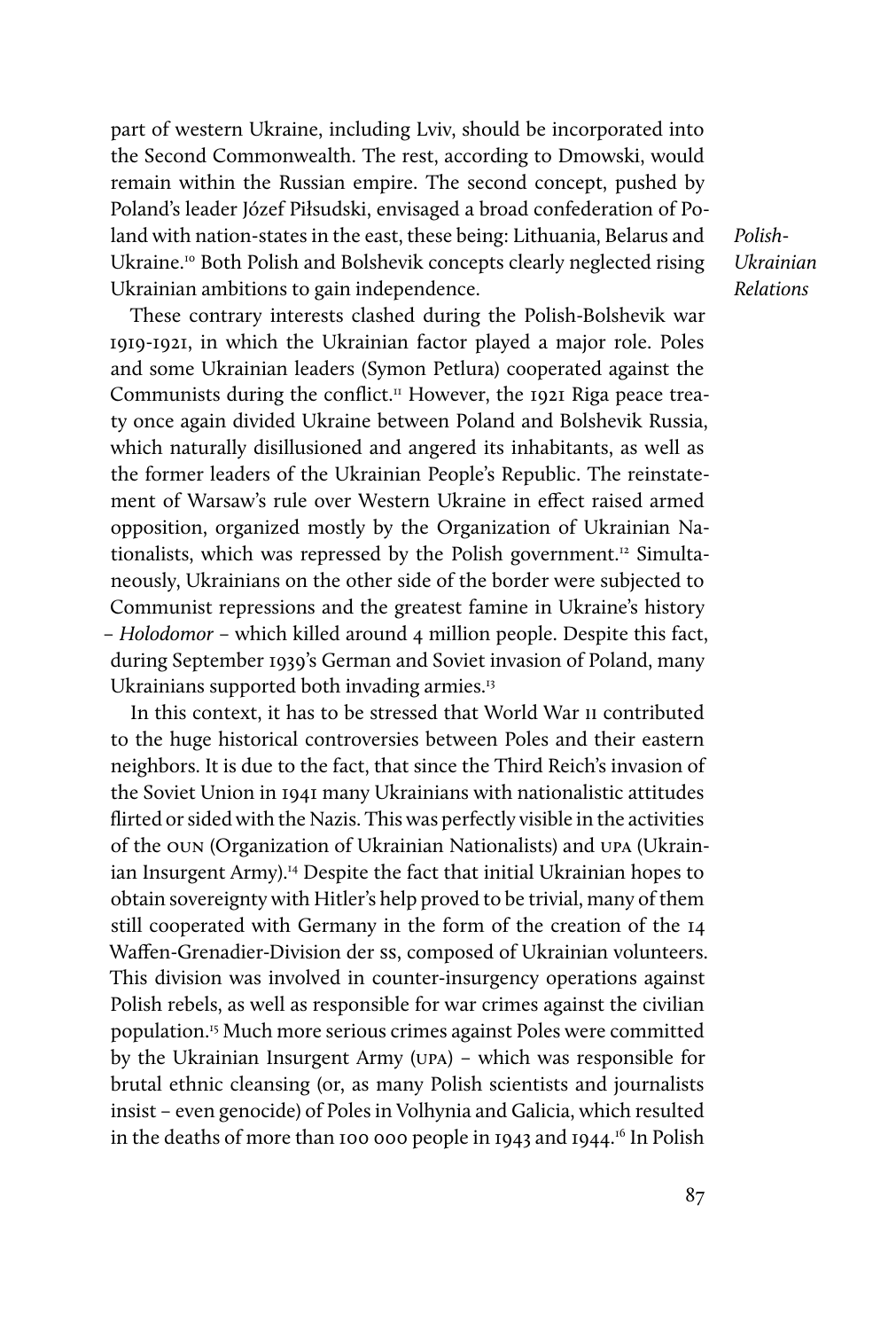historiography these tragic events are usually denominated as the 'Volhynia slaughter' (*rzeź wołyńska*).

The experiences of World War II deepened divisions among Ukrainian society, which became visible in the Post-Cold War era and played a certain role in the eruption of conflict in 2014.17 Similarly, they also opened a serious wound in Polish-Ukrainian relations, as both societies blamed one another for their sufferings. On the one hand, Poles remembered the genocide in Volhynia, as well as the attitude of many Ukrainians during the invasion of September 1939 and the following occupation of the Second Commonwealth. On the other hand, Ukrainians stressed their mistreatment during the interbellum period, the *Vistula*operation against UPA/OUN members and supporters (1947- 1950), as well as forcible expulsions from Poland after the war.

 After World War II, these resentments were largely buried by Communists from both sides, as the Soviet decision makers focused on new challenges concerning rivalry with the West. Moreover, it has to be mentioned that the Polish People's Republic, dependent on the USSR, obviously forgot about any ambitions concerning Ukraine. Thus, the proactive stance towards this state could only resurface during the democratic transition period of 1989-91. As the dissolution of the Soviet Union approached, independent Poland adopted the so called 'twoway policy.' On the one hand, new Polish decision makers officially declared that they aimed to maintain good relations with the Kremlin, which was at the time crucial due to national security reasons. On the other hand, the leaders of the Third Commonwealth supported movements that were struggling to regain independence from the Soviet Union. In this context, many politicians in Warsaw assumed the traditional approach towards Ukraine, dating back to the beginnings of the 20<sup>th</sup> century, which was however adapted to the international reality of the Post-Cold War era. To begin with, decision makers hoped that an independent Ukraine would help to dismantle the Soviet Union and weaken its successor – Russia. Otherwise, the Kremlin's domination of Central and Eastern Europe might be reinstated. Moreover, they also supported the idea of Ukraine's integration with the European Union and NATO. This, in effect, would effectively mean that Poland would not have to be a border state of both organizations. And finally, the realization of this goal would fulfill the traditional objective –the creation of a strong 'buffer zone' between pro-Western Central Europe and the Federation of Russia.<sup>18</sup>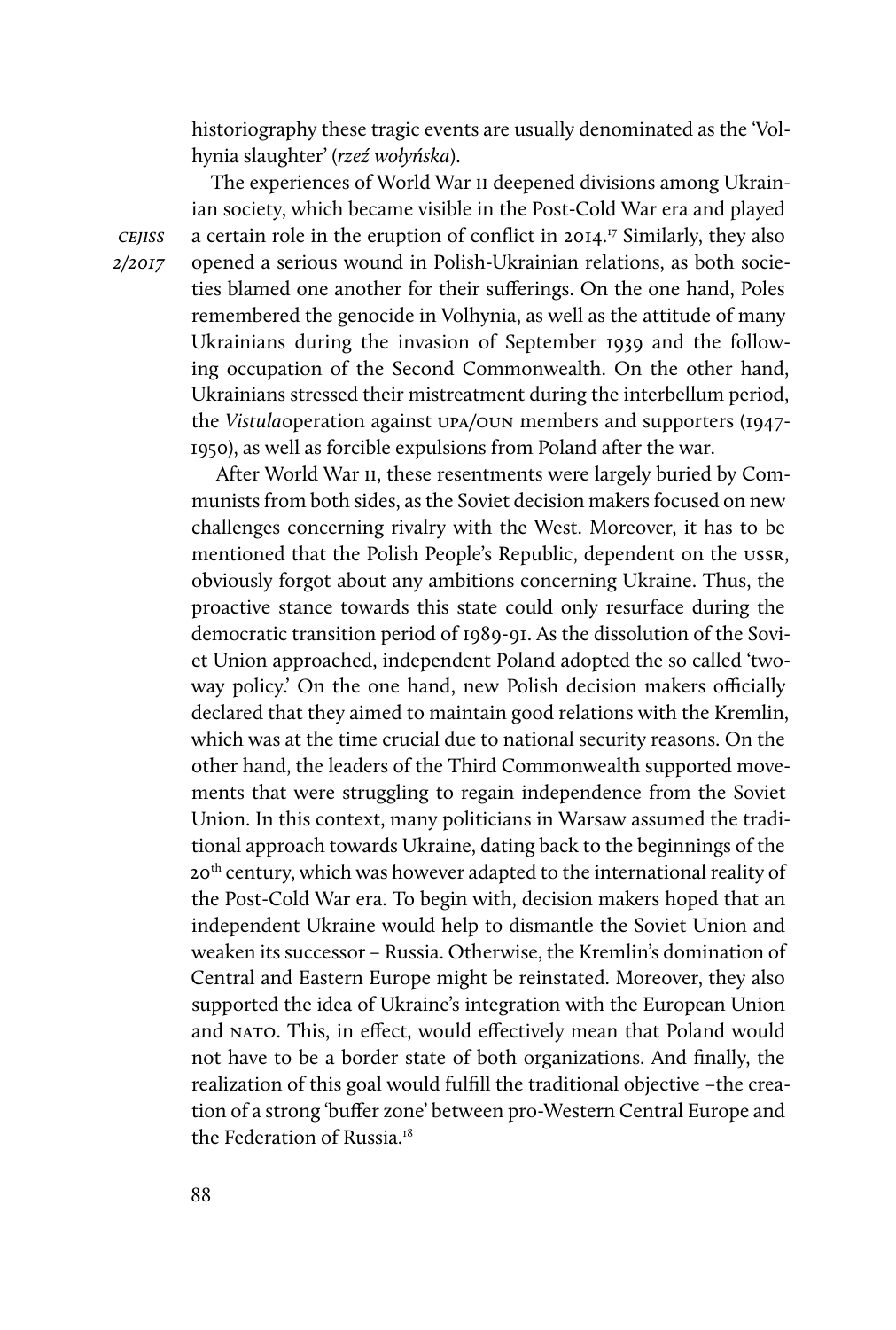From Moscow's standpoint, Ukraine was perceived as a part of the so called 'Near Neighborhood' zone, vital for Russian national interests. According to Moscow's decision makers, control over Ukraine was crucial not only for domestic reforms and influence in the Post-Soviet area but also for relations with the West. Paradoxically, they also perceived Ukraine as a specific kind of 'buffer zone', which in time could separate Russian borders from the NATO zone of influence, which was still perceived as a major threat to the Federation's security.19

*Miron Lakomy*

Thus, in the Post-Cold War era the traditional regional rivalry over Ukraine was, in a certain sense, resumed. It was initially proven by Warsaw's decision, as the first state in the world, to recognize the independence of Ukraine.<sup>20</sup> In the following years Poland remained interested in supporting Ukrainian sovereignty, as well as its democratic and capitalist reforms. Both states tried to omit difficult historical experiences and focus on similar interests in the international environment. Warsaw attempted to bind Kiev with Western organisations; however, it was not ready to sacrifice its own European ambitions to reach this goal. This was manifested by the failure of the so-called 'Kravchuk plan', which was rejected by Poland due to fears that it would ruin its own integration with the NATO and the EU. In effect, despite the fact that the atmosphere of bilateral relations was rather cordial, decision-makers in Warsaw failed to reach their most important goal concerning Kiev.<sup>21</sup> This situation was obviously beneficial for the Russians, who successfully kept an edge over relations with Ukraine. Taking into consideration cultural similarities, as well as strong political, economic and military ties between both states, it was relatively easy for the Kremlin to preserve its unofficial domination. This was especially visible during Leonid Kuchma's presidency.<sup>22</sup> Moscow's activities towards Kiev usually included such tools as strengthened political and economic cooperation, as well as the containment of Western presence.<sup>23</sup> To recapitulate, in the clash between contrary Polish and Russian interests in Ukraine, Moscow held the upper hand.

This rather stable situation slightly shifted at the beginning of the 21<sup>st</sup> century. Internal political crisis in Ukraine, transformed into the Orange Revolution in November 2004, proved to be a perfect opportunity to change the tide of the Polish-Russian rivalry over Ukraine. As electoral fraud during the presidential election sparked huge public protests, the Polish political elite sided vigorously with demonstrations against pro-Russian politicians: Kuchma and Yanukovych. Many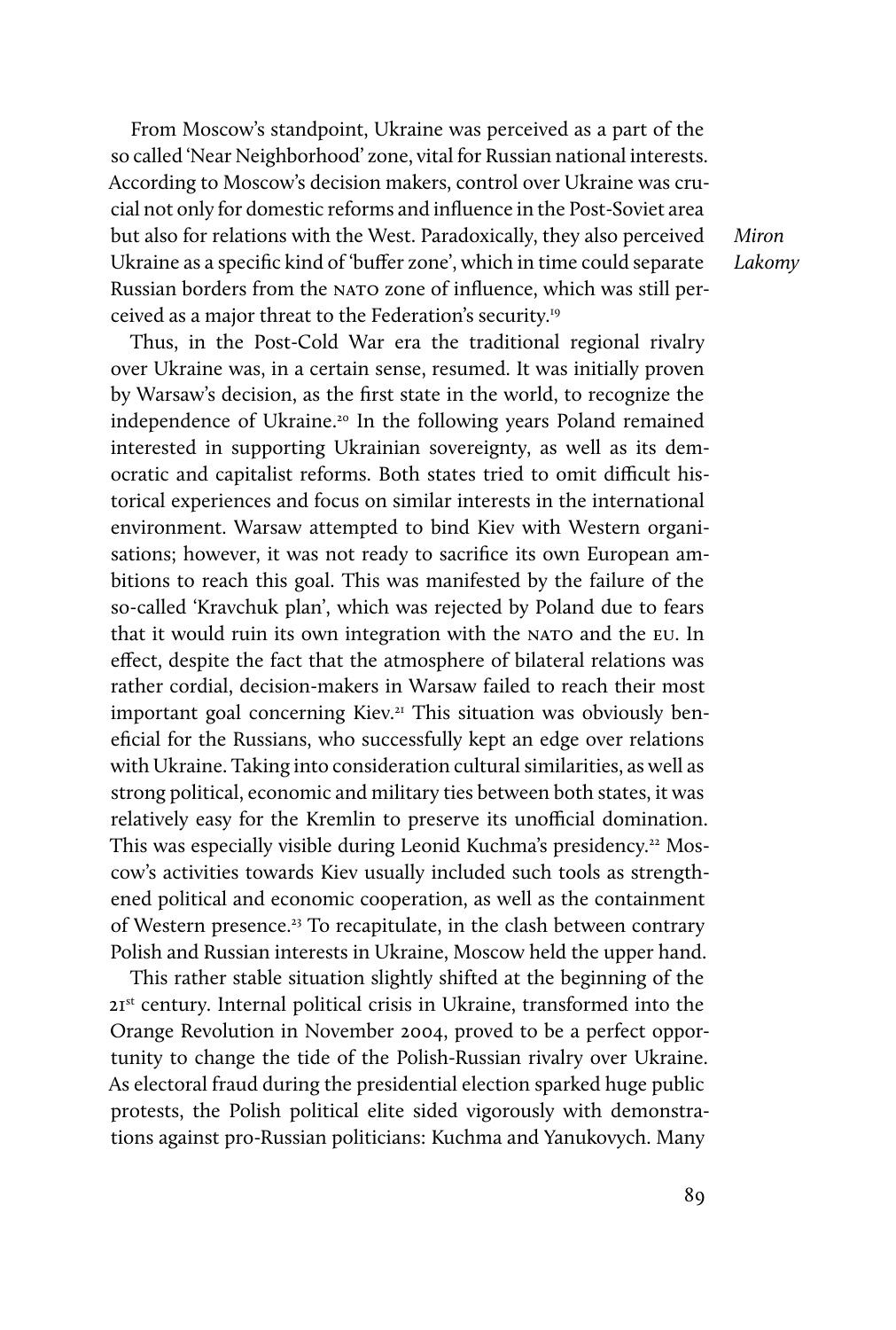of Poland's most popular politicians travelled to Kiev in order to express their support to the democratic movement and its candidate Victor Yushchenko.<sup>24</sup> Its eventual success proved to be a major setback for Moscow and a great opportunity for Warsaw, which expected to benefit from this change. Warsaw hoped that under Victor Yushchenko's presidency, Ukraine could be permanently drawn to the Western zone of influence. Therefore, Polish decision-makers attempted to enter into multidimensional strategic cooperation with Kiev, which was manifested, for example, by their constant support of Ukraine's candidature to NATO and the European Union. Warsaw and Kiev also coordinated their policies during the Georgian-Russian war in 2008.<sup>25</sup> Russia on the other hand, perceived the fall of Yanukovych and Kuchma as a major failure, as well as a threat to the Near Neighbourhood policy. Therefore, it attempted to change this state of affairs using, among others, political and economic tools. As a side effect, the Orange Revolution also contributed to the deterioration of Polish-Russian relations. Moscow used many opportunities to manifest its negative stance towards Warsaw, which was proven by, for example, the establishment of a national holiday commemorating the expulsion of Poles from Kremlin in 1612.<sup>26</sup>

Unfortunately, the presidency of Victor Yushchenko proved to be not only a great disappointment for Ukrainian citizens but also for the Polish political elite. He did not meet their hopes for rapid pro-Western transformation. Moreover, during his term, the difficult history finally resurfaced in bilateral relations, as he officially glorified UPA and OUN members. Moreover, he granted the title of the Hero of Ukraine to one of the most controversial leaders of UPA – Stepan Bandera. Such a policy was negatively received in Poland, due to the aforementioned responsibility of UPA for the genocide of Poles during World War II. 27 Thus, from the Polish perspective, results of the strategic cooperation with Ukraine between 2004 and 2010 were considered a failure.<sup>28</sup>

As a result, another political change in Ukraine in 2010, i.e. Victor Yanukovych presidential election success, was met in Poland with somewhat limited interest, as decision makers became weary of 'strengthened cooperation' with Kiev. Obviously, they were aware that he aimed to maintain close, strategic relations with Russia, which made all potential attempts of rapprochement futile. Hence, while the atmosphere of bilateral contacts was still positive, they had lost their former drive. Before the crisis Warsaw still supported Kiev in its asso-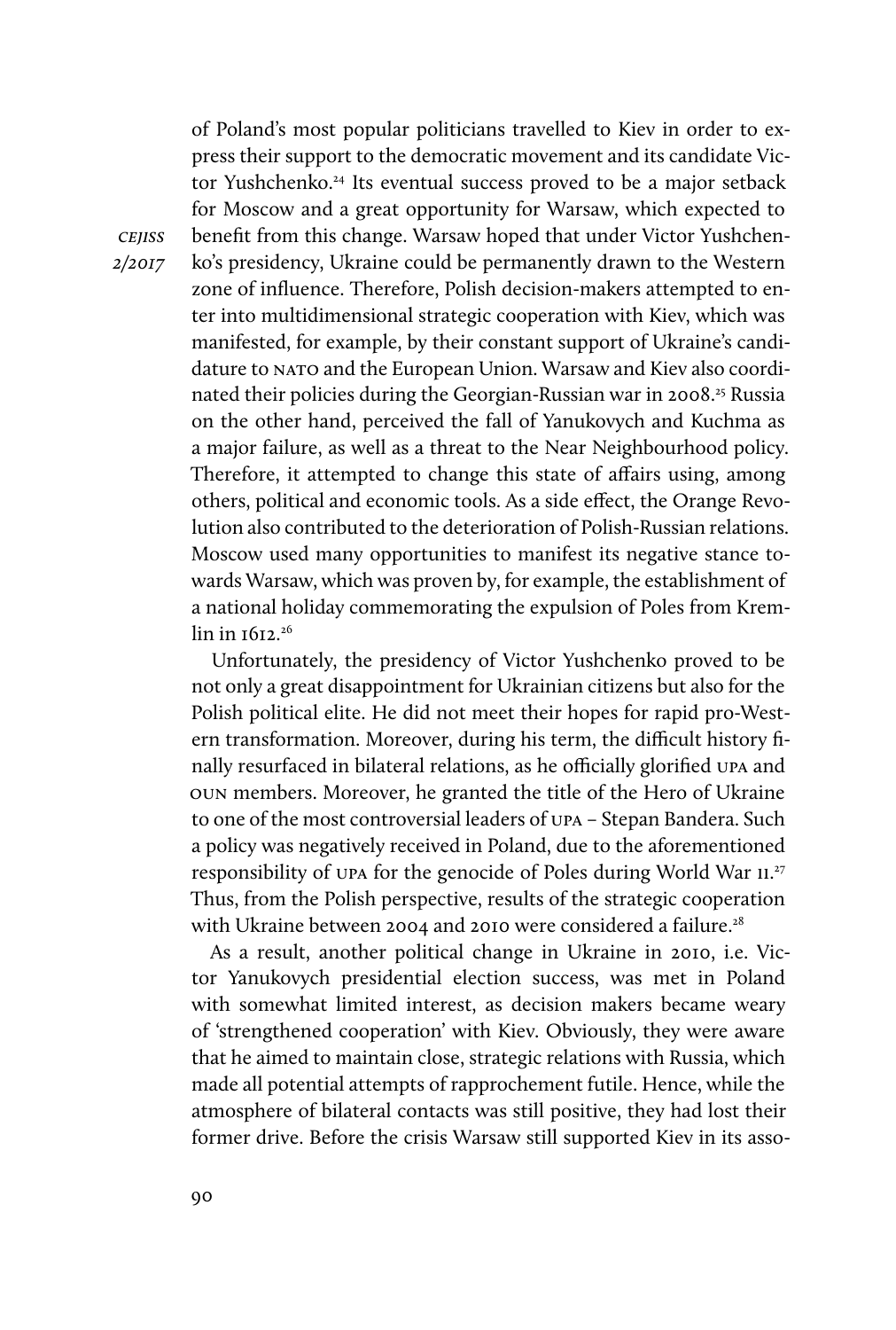ciation process with the EU, but its level of commitment, compared to earlier periods, decreased. Also Poland's domestic mass media became relatively less interested in Ukrainian politics.

### Poland's Reaction to the Ukrainian Crisis from Caution to Limited Commitment

*Polish-Ukrainian Relations*

These trends reversed in 2013 due to the Revolution of Dignity in Kiev. In November, when the Euromaidan protests erupted, the political elite in Poland quickly realized that it was another chance to 'pull out' Ukraine from the Russian zone of influence. This time, however, the initial reaction of Warsaw was much more cautious than during the Orange Revolution. Despite the fact that again many representatives of political parties travelled to Kiev (e.g. Jarosław Kaczyński from the Law and Justice party), in order to support protesters, the government limited itself to overly diplomatic statements and declarations, which sided with the pro-Western ambitions of Ukrainian citizens.<sup>29</sup> As the internal crisis deteriorated at the beginning of 2014, Poland, alongside Germany and France, mediated between conflicting sides in order to avoid further bloodshed. Its role was symbolized by the February 21st 2014 agreement. However, as Victor Yanukovych fled the country, the treaty was immediately cancelled.30 As it soon became clear, this was the apex of Polish political engagement in the crisis.

The following emergence of the new pro-Western government was naturally considered in Warsaw to be a major benefit which could end its long-term rivalry with Russia over Ukraine. It was due to the fact that its association with the European Union created mechanisms, which were somewhat difficult for the Kremlin to nullify with the use of traditional instruments of the 'Near Neighbourhood' policy. Therefore, it was not a surprise that Prime Minister Donald Tusk decided to recognize Arsenij Yatsenyuk's government, despite its violation of the February 21stagreement. This laid strong foundations for rapid rapprochement between both states. It must be noted that no one at this point in Poland expected a military reaction from Moscow or the upcoming civil war in Donbass. Thus when the Russian 'green man' started to seize strategic points on the Crimean Peninsula, Polish decision-makers took a much firmer position than during Euromaidan, stressing that the territorial integrity of Ukraine must be maintained. Moreover, they stressed that the international community should in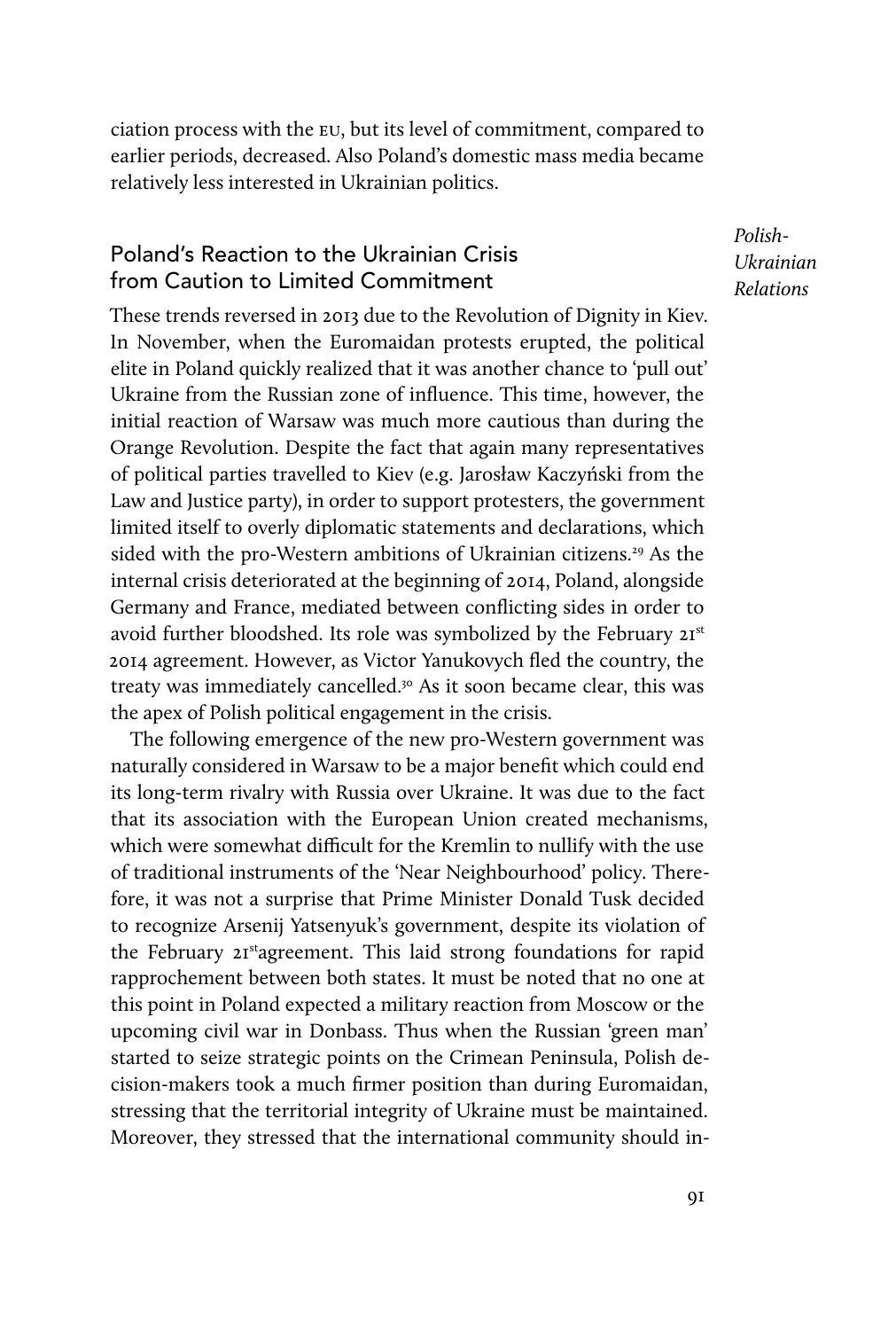crease pressure on the Kremlin in order to force it to withdraw.31 The subsequent Russian aggression on Crimea and the war in Donbass fundamentally changed the reception of Ukraine's events in Poland. Public opinion shifted from satisfaction of the transformation in Kiev to rapidly rising anxiety concerning the conflict's negative influence on national security. It was mostly due to the fact that relations with Russia quickly deteriorated, as a rising scale of political incidents between both parties occurred. For instance, in October 2014 a spy scandal in Poland broke out, as the security services arrested two Poles accused of gathering intelligence for the Kremlin. This was followed by the decision to expel four Russian diplomats.32 Moreover, numerous military incidents between the Federation and NATO troops, a Russian embargo on Polish fruit and vegetables imposed in July 2014, as well as unexpected military drills near the Polish border also played a certain role.33

As a result, many experts, journalists and even some politicians contributed to the widespread fear of an immediate Russian invasion against Poland.34 Obviously a scenario of imminent Russian aggression was impossible at the time.<sup>35</sup> Nevertheless, the Kremlin was rightly categorized as a rising military threat to Poland's security. This was confirmed by the 2014 National Security Strategy, which stated: 'In the vicinity of Poland there is a risk of regional or local conflicts, which may involve it indirectly or directly. Poland is also not free from the forms of political pressure using military arguments. In its vicinity there is a high concentration of military capabilities, also with offensive configuration.'36 Between the lines, this obviously referred to the Federation of Russia. This situation therefore created another dilemma for Polish foreign policy, concerning the development of a new and efficient *modus operandi* in relation to a clearly hostile Kremlin.

It is unsurprising that Poland chose to visibly support Ukraine during the conflict in Donbass, which reflected the cordial atmosphere of bilateral contact at the time. There are several examples to support this statement. To begin with, in August 2014 The Polish Ministry of Defence decided to send 320 tons of humanitarian aid to Ukrainian soldiers.<sup>37</sup> Secondly, during the most intensive battles, domestic associations gathered equipment which could be used in support of Kiev's efforts in the east. One of them transferred eight off-road vehicles to the Maidan Self Defence troops.<sup>38</sup> Thirdly, in July 2014 2000 bulletproof vests and 6000 helmets produced in Poland were sold to the Ukrainian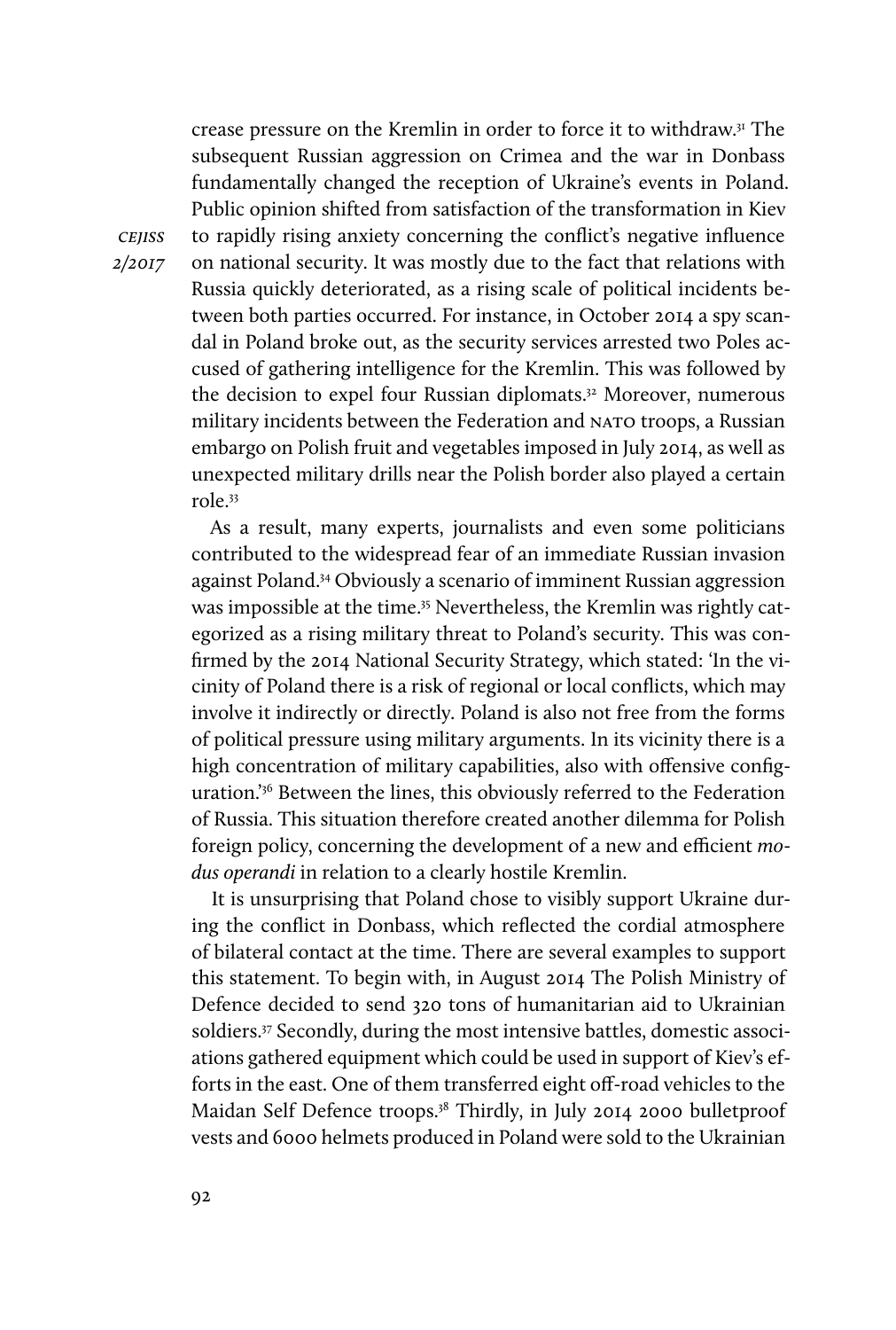National Guard.39 Other military deliveries from Poland were concluded after two years, in mid-2016, with the condition that they will only concern non-combat equipment.40 Finally, aside from strictly material help, Warsaw launched political and economic initiatives, aimed at stabilizing its eastern neighbour. Among others, it supported internal reforms in Ukraine, promoted democracy and human rights through various state-sponsored grants.<sup>41</sup> It also provided financial help, which was symbolized by the 100 million euro loan program, granted in January 2015 for 10 years.42

*Miron Lakomy*

Considering Ukrainian shortages during the war, the amount of Polish involvement was somewhat insignificant mostly due to the scarcity of Poland's own resources. Economically and militarily, Warsaw was not ready to provide greater help, which would have made a difference in Donbass. It was well understood by the Ukrainians themselves, which were much more interested in cooperation with the United States and Western European countries.<sup>43</sup> It is thus unsurprising that the political significance of Poland in the international debate over the events in the east dropped significantly in 2014 and 2015. From one of the key mediators in February 2014 in just a few months Warsaw's role was reduced to only one of many foreign supporters of the new government in Kiev.

#### The War in Ukraine and its Implications for Poland

Careful analysis of Poland's foreign policy goals towards Ukraine before and during the war indicates that almost none of them have been reached so far. Warsaw traditionally pushed for Kiev's rapid integration with NATO and the EU, which would ensure its democratic political system, internal stability, and hence, the creation of a strong 'buffer zone' separating Central Europe from Russia. In effect, Poland would lose its border state status, which entails serious security and financial challenges. Moreover, Poland's decision-makers maintained ambitions to play the role of Ukraine's "advocate" in their relations with the West. As Andrzej Szeptycki put it: 'Such a position stems from the importance of Ukraine for Poland, but also from a will to strengthen the position of Poland in the international arena (in particular in the European Union). In consequence Poland considers that it should be consulted on the Ukrainian issues.<sup>244</sup> Finally, Warsaw attempted to minimize the negative effects of the conflict on its own national secu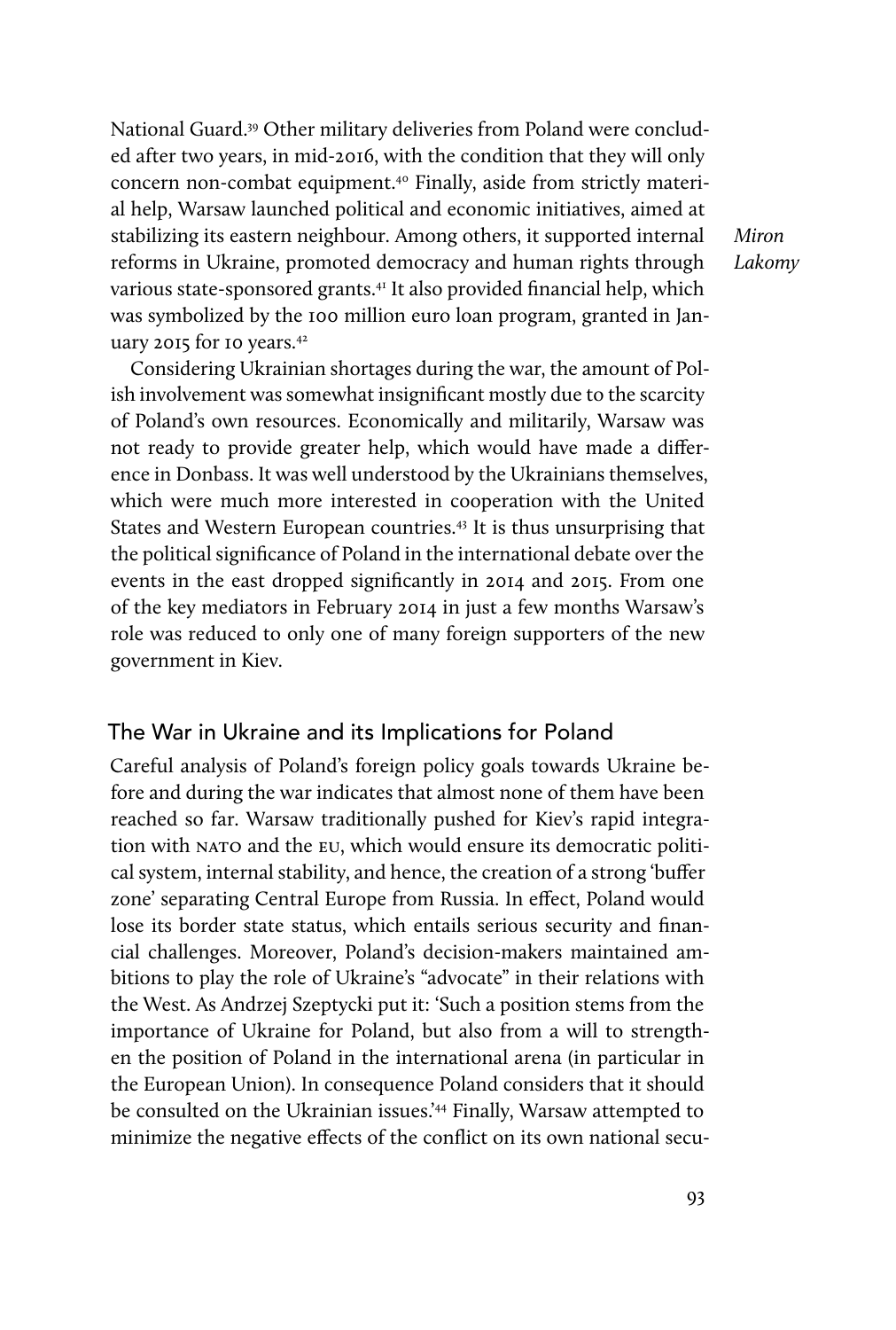rity. None of these aims have been met so far, despite the fact that currently the Ukrainian government can be perceived as pro-Western. In this context, the events in Ukraine since 2013 have created several important challenges for Warsaw concerning bilateral relations with Kiev. To begin with, Poland was visibly sidelined in the international negotiations over the events in Donbass. Early in the crisis, Warsaw played an important role in mediations between the opposition and the Yanukovych government. However, immediately after the failure of the February 21<sup>st</sup> agreement,<sup>45</sup> the new Ukrainian leaders ceased to be interested in Poland as a partner and mediator in negotiations with Russia, focusing mostly on the aforementioned cooperation with the United States and EU leaders.46 This unwillingness was quickly noticed with surprise by many journalists and politicians in Poland, which were until now convinced that the pro-Western shift in Ukraine would strengthen the international position and influence of Warsaw.47 This was confirmed by the lack of Kiev's visible initiatives to include its western neighbour in the Milan (during 2014 10<sup>th</sup> Asia/Europe Summit) or Minsk talks. President Bronisław Komorowski summed up the unexpected Ukrainian *désintéressement* in 2014 with a meaningful statement: 'a good advocate is one that helps when you request it, and not the one that forces assistance.'48 This sentence symbolically reflects the failure of Polish ambitions to be included in high-profile negotiations on the Ukrainian conflict, which were visible in multiple statements of, for example, Prime Minister Ewa Kopacz and Foreign Affairs Minister Grzegorz Schetyna.<sup>49</sup> This situation may be considered a serious problem for Poland, which had not only suffered a prestigious setback but also had lost even minimal influence on negotiations over issues which hold great importance for its national security. It is worth noticing that Kiev's stance has not changed even after the emergence of a new government in Poland in 2015, despite its numerous friendly gestures towards Kiev.50

Secondly, it has to be stressed that, despite Polish hopes, Ukraine currently has barely any visible perspectives of joining the European Union or the North Atlantic Treaty Organization. This was suggested several times by the top European and Euro-Atlantic leaders, for instance, by the European Commission President Jean-Claude Juncker who stated that 'Ukraine will definitely not be able to become a member of the EU in the next 20 to 25 years and not of NATO either.'51 This meant that despite Ukrainian hopes expressed during the Euromaidan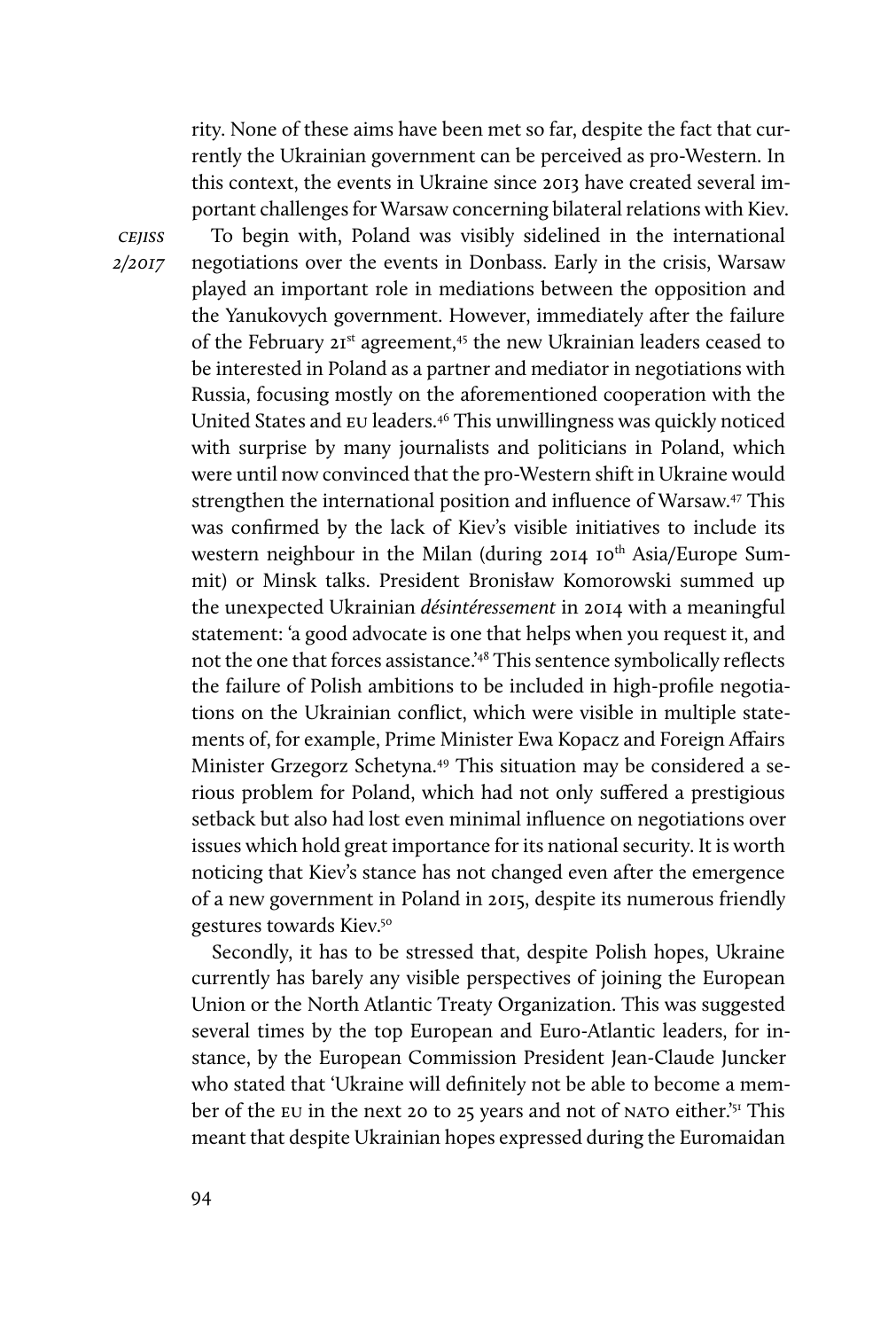revolution, association with the EU was not the first step for accelerated integration. This statement is not a surprise considering not only the Copenhagen criteria but also the fact that the EU and NATO will never accept a member that is coping with a serious internal crisis. Furthermore, several Western European states are traditionally sceptical towards such a scenario due to the logic of relations with Russia<sup>52</sup>. Poland was and is, due to the aforementioned interests, a strong advocate of Ukrainian membership in both organisations; however its influence on European and Euro-Atlantic decision-making processes is too insignificant to make a real difference.

In this context, the current impossibility of Kiev's accession may be considered as another setback for Polish foreign policy, as the 'buffer zone' scenario is currently in tatters. Without membership in the EU/ NATO, Ukraine will remain in a geopolitical vacuum, a grey zone of security, located between two hostile blocks –The Federation of Russia and NATO. Such a position is challenging not only for its own security and internal stability, but also for the security of its neighbours, including Poland, exposed to negative processes appearing within Ukraine now and in the future. Considering such problems as the smouldering conflict in Donbass, the still high tension in relations with Russia, widespread corruption, activities of oligarchs, economic crisis, energy supply problems and the rise of organized crime, it is not a surprise that many Western journalists and experts debate the risk of Ukraine's serious destabilization.<sup>53</sup>

The possibility of such a scenario has already been manifested by the subversive activities of armed formations which are not subordinate to the government in Kiev – i.e. the Right Sector. In July 2015 three people died and seven were injured in a firefight between local armed group and the Right Sector battalion in Mukachevo.54 As the Carnegie Endowment for International Peace *Ukraine Reform Monitor: August 2015* authors stated: 'The armed confrontation in the town of Mukachevo in July 2015 between a private security group working for a Rada deputy and members of the nationalist Right Sector political party cast a spotlight on significant internal security problems in Ukraine. The problems stem from a combination of organized crime, corrupt law enforcement agencies, illegal trafficking of goods and weapons, proliferation of weapons in the country, and the increasing militarization of some political groups.'<sup>55</sup> This sparked legitimate concerns that Ukrainian security services are inefficient, and hence, that such phenomena

*Polish-Ukrainian Relations*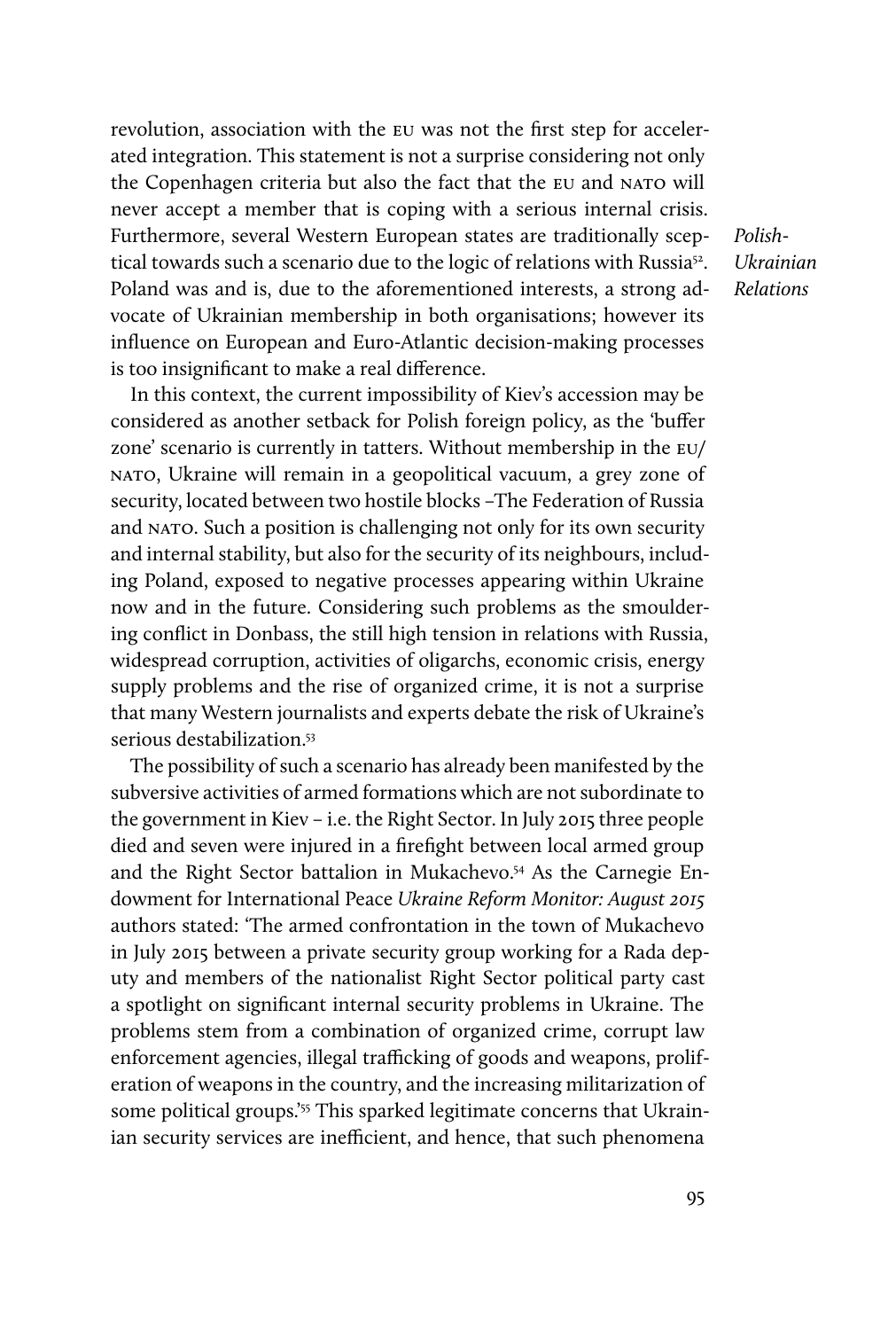may endanger the security of the Polish border. Thirdly, the Donbass conflict may be considered to be one of the causes of the unexpected phenomenon of mass Ukrainian migration to Poland. The annexation of Crimea and the civil war caused internal displacement, estimated at around 1.5 million people.56 According to United Nations estimates in 2015, around 800 000 have fled Ukraine due to the conflict.57 It is unknown how many left the country due to the deteriorating economic situation and how many due to the threat of military mobilization, which was announced in 2015 and encountered serious problems due to draft dodgers.58 However, the fact is that one of the most important directions of the recent outflow of Ukrainians was and is Poland. This naturally sparks some controversies, both domestically and in the international environment.

The new Polish Prime Minister Beata Szydło stated at the beginning of 2016 that 'Poland has accepted around a million refugees from Ukraine, people whom nobody wanted to help.' This statement, used as an argument against the EU's relocation system proposal, was quickly criticized by Ukraine's ambassador to Poland Andriy Deshchytsia. According to him, these citizens cannot be categorized as 'refugees' as they are simply 'economic migrants.'<sup>59</sup> Obviously the statement about a million refugees can be seen as an exaggeration, but it is a fact that hundreds of thousands of Ukrainians have arrived in Poland since the beginning of the crisis, usually as workers or students.<sup>60</sup> The inflow of a huge wave of Ukrainian migrants to Poland usually sparks few controversies among society, mostly due to their cultural proximity.<sup>61</sup> However, it has to be stressed that there are two apparent challenges emanating from this situation. On the one hand, this is a serious problem for Poland's integration policy which is currently non-existent. So far there has been little to no public debate on its coherent vision and plans to integrate about one million foreign workers and students in Poland. The lack of such may have serious social and internal security consequences in the future, as Western European examples prove. On the other hand, there is the burning issue of an increasing wave of Ukrainian right-wing extremist incidents in Poland, including these of anti-Semitic and Nazi backgrounds. Some were connected to activities of the Nazi and neo-pagan organization called the Misantropic Division (MD), related to the infamous Azov volunteer battalion, which possesses firearms and combat experience due to its former activities in Donbass.62 This sparked legitimate concerns about the possible ef-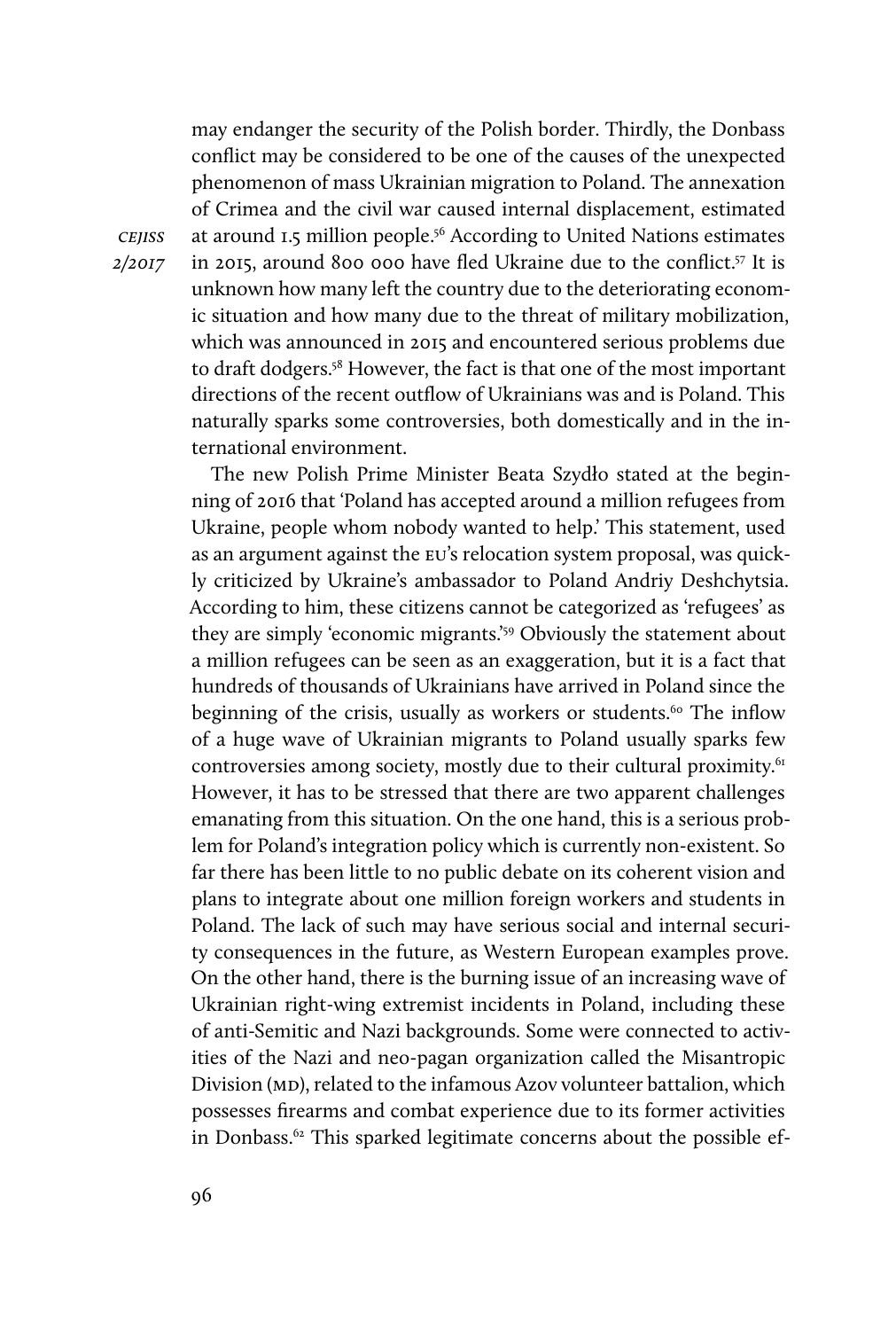fects of these trends on Poland's national security, especially taking into consideration that the MD has even opened a Polish branch.

Fourthly, the new Ukrainian political elite have promoted a new vision of Ukrainian history since February 2014, which is highly controversial from the Polish perspective. According to Kiev, UPA/OUN members, including one of their leaders and ideologists, Stepan Bandera, are national heroes, meritorious for the fight for Ukrainian independence. This approach was adapted with complete disregard of their cooperation with the Third Reich, 'SS-Galizien' war crimes during the World War II and the UPA genocide in Volhynia and Galicia, which spark obvious controversies in Poland. In this context it is surprising to note that Kiev, despite its grave geopolitical situation and lack of tested allies, made several provocative gestures towards Warsaw concerning the perception of bilateral history. One of the most debated gestures concerned the visit of the Polish President Bronisław Komorowski to the Ukrainian parliament in April 2015. The same day, this parliament decided to honor UPA/OUN as "combatants for freedom and the independence of Ukraine."63 Many journalists, intellectuals and politicians naturally considered this move to be a serious insult to Poland. Moreover, one can mention the Ukrainian Verkhovna Rada move in September 2016, which criticized Polish parliament for its July 2016 resolution on the genocide in Volhynia. Ukrainian deputies described the decision to commemorate this tragedy as a politicization of history.<sup>64</sup> Such a reaction suggests that Kiev is not ready for historical debate and reconciliation with Poland, as once happened between Poland and Germany. This is visible among the Ukrainian political elite, even if President Petro Poroshenko paid homage to the Volhynia massacres victims during his visit to Warsaw in July 2016, which in itself was an important gesture.<sup>65</sup>

What is even more interesting is that current Ukrainian historical policy has had so far relatively little influence on the course of the eastern policy of Poland. Despite the aforementioned controversies, which cooled the atmosphere of bilateral relations, the decision makers seem to be torn between the long-term dogma of supporting Ukraine as a crucial buffer zone and the need to defend historical truth about the Volhynia and Galicia events, recently commemorated by the Sejm after a long debate. Usually a pro-Ukrainian stance prevails, which was manifested symbolically by the 2015 statement of the Foreign Affairs Minister Grzegorz Schetyna. He stressed that the criticism of Ukraini*Miron Lakomy*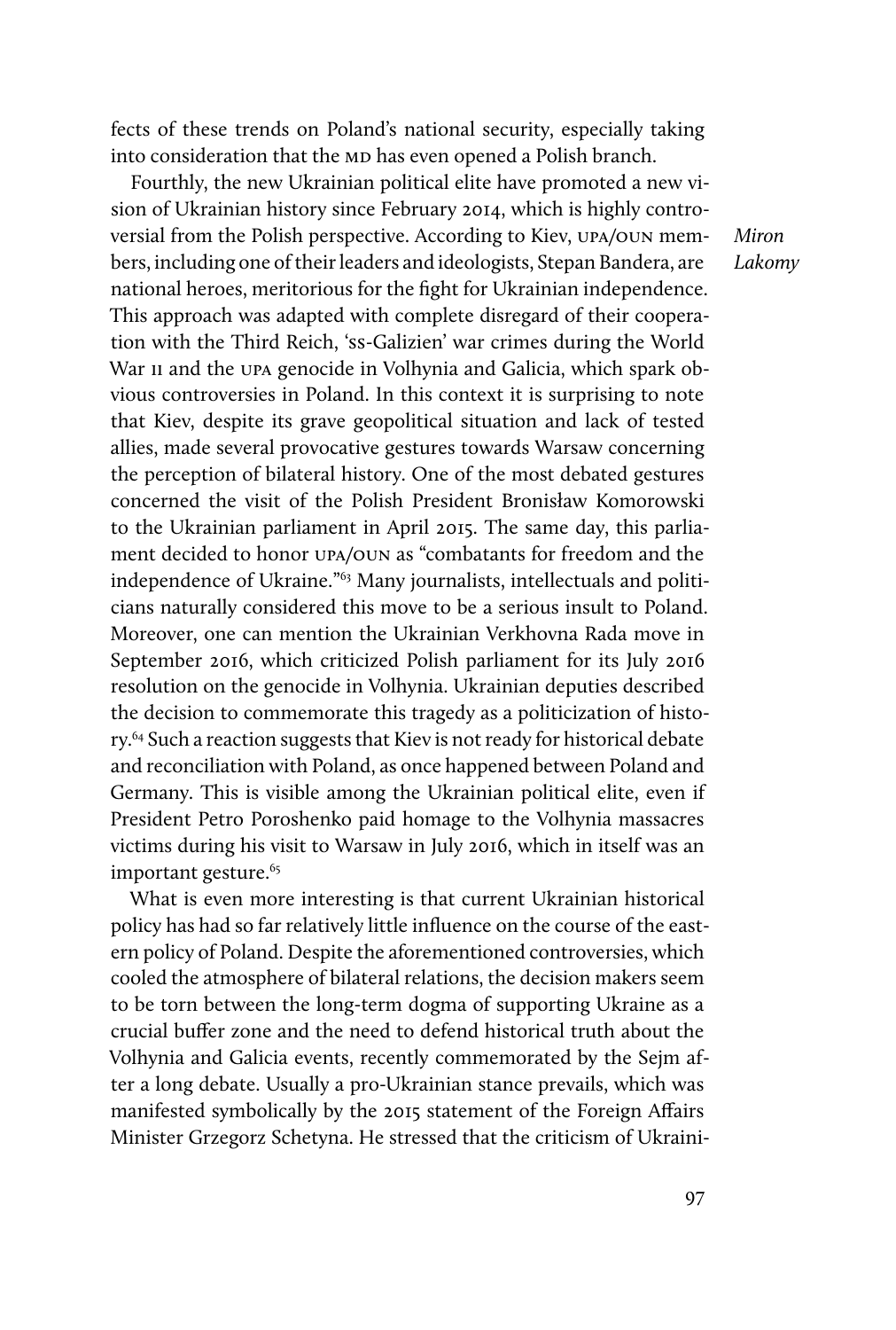an nationalism can be perceived as support to the Russian narrative.<sup>66</sup> In reality, it is just the opposite. Such an approach basically hampers any Polish initiatives to launch a proper historical dialogue, based upon truth and mutual forgiveness. And without the overcoming of historical differences, sooner or later a political crisis in relations between Poland and Ukraine will emerge. Moreover, without full historical reconciliation between both nations, a postulated Polish-Ukrainian partnership will never be possible. And such a scenario is certainly in the interests of Vladimir Putin.

#### Summary

The dynamics of events in Ukraine, especially since February 2014, surprised the majority of the political elite in Poland, which failed to develop a coherent plan of action. While general foreign policy goals have not changed, their substantiation and realizationhas left much to be desired. Warsaw,which traditionally perceived Ukraine as a crucial partner in the eastdue to the logic of its long-term but uneven rivalry with Russia, has beenstrongly interested in supporting the pro-democratic and pro-Western movement since November 2013. Its *modus operandi* was, however, rather cautious.After the outbreak of war in Donbass, Poland attempted to strengthen its neighbour, but the scale ofthesupportprovided failed to meet Kiev's expectations and needs. At the same time, new Ukrainian decision makers since day one havenot met Warsaw's hopes forbetter bilateral relations.Thus, the Revolution of Dignity, which was expected to bring great advantages, instead has had rather mixed outcomes for Poland. Obviously, bilateral relations are officially perceived as strong, dynamic and cordial. The political shift in Kiev allowed new kinds of cooperation, which were unattractive or impossible before. Both states have developed contacts in such areas as education, the military industry, hi-tech industry and science.

Nevertheless, the current situation in relations with Ukraine can be barely classified as a great success forPoland's foreign policy. The good atmosphere in relations with Kiev is obviously an asset which should be recognized and appreciated, but it does not affect several important issues for Warsaw. Firstly, Poland was sidelined and became a passive observer of "power politics" conducted by stronger actors around Ukraine.Kiev is partially to be blamed for the marginalization of Poland in negotiations over Donbass, whichvisibly weakened its internation-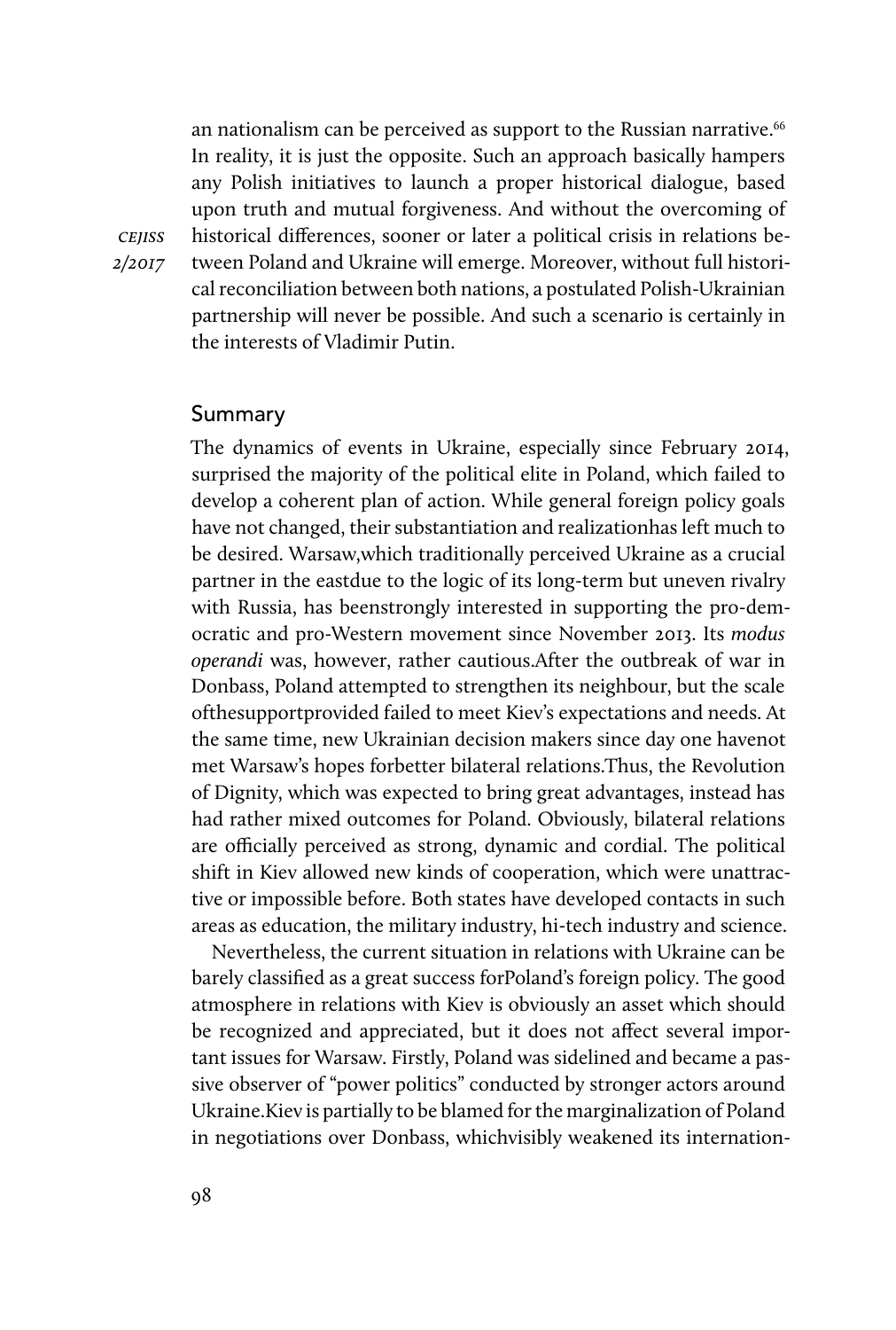al position in Central and Eastern Europe. Secondly, the "buffer zone" exists only in theory, as Ukraine has little chance of joiningthe EU or NATO soon and its internal stability is lacking. Moreover, it has to be stressed, that so far there has been little debate on how to counter new and unconventional challenges to the security of Poland emanating from this crisis, i.e. the activity of right-wing extremists, which may be linked to the inflow of Ukrainian migrants to Poland. Finally, the biggest dilemma emanates from the historical policy adopted in Kiev. This stance, which is highly controversial from the Polish perspective, will have to be altered in the future if both countries seek to develop bilateral contacts.

In conclusion, in contrary to many domestic official statements or opinions in the press, the Ukrainian crisis and conflict brought more challenges and dilemmas than tangible benefits for bilateral relations from the Polish perspective. Obviously, contacts with Kiev are nowadays much better than before, but this does not mean that Warsaw experiencesgreat profit from this status quo.The aforementioned challenges, if not addressed properly, in time may transform into serious problems, which will be beneficial only for one country – Russia.Finding efficient solutions to these dilemmas requires, however, political will and courage, which currently seems to be lacking in both states.

*Polish-Ukrainian Relations*

Ş

miron lakomy is affiliated to University of Silesia and may be reached at *miron-lakomy@wp.pl*

#### Notes

- 1 See e.g. E. Wayne Merry (2016), 'The Origins of Russia's War in Ukraine: The Clash of Russian and European 'Civilizational Choices' for Ukraine' in Elizabeth A. Wood, William E. Pomeranz, E. Wayne Merry, Maxim Trudolyubov (eds.), *Roots of Russia's War in Ukraine*, New York: Columbia University Press; Katarzyna Czornik, Miron Lakomy and Mieczysław Stolarczyk (eds.) (2015), *Implikacje konfliktu ukraińskiego dla polityki zagranicznej i bezpieczeństwa Polski. Aspekty polityczne, wojskowe, gospodarcze oraz społeczne*, Katowice: RODM.
- 2 See Maria Snegovaya (2015), *Putin's Information Warfare in Ukraine. Soviet Origins of Russia's Hybrid Warfare*, Washington D.C.: Institute for the Study of War; James Miller, Pierre Vaux, Catherine A. Fitzpatrick and Michael Weiss (2015), *An Invasion by Any Other Name: The Kremlin's Dirty War in*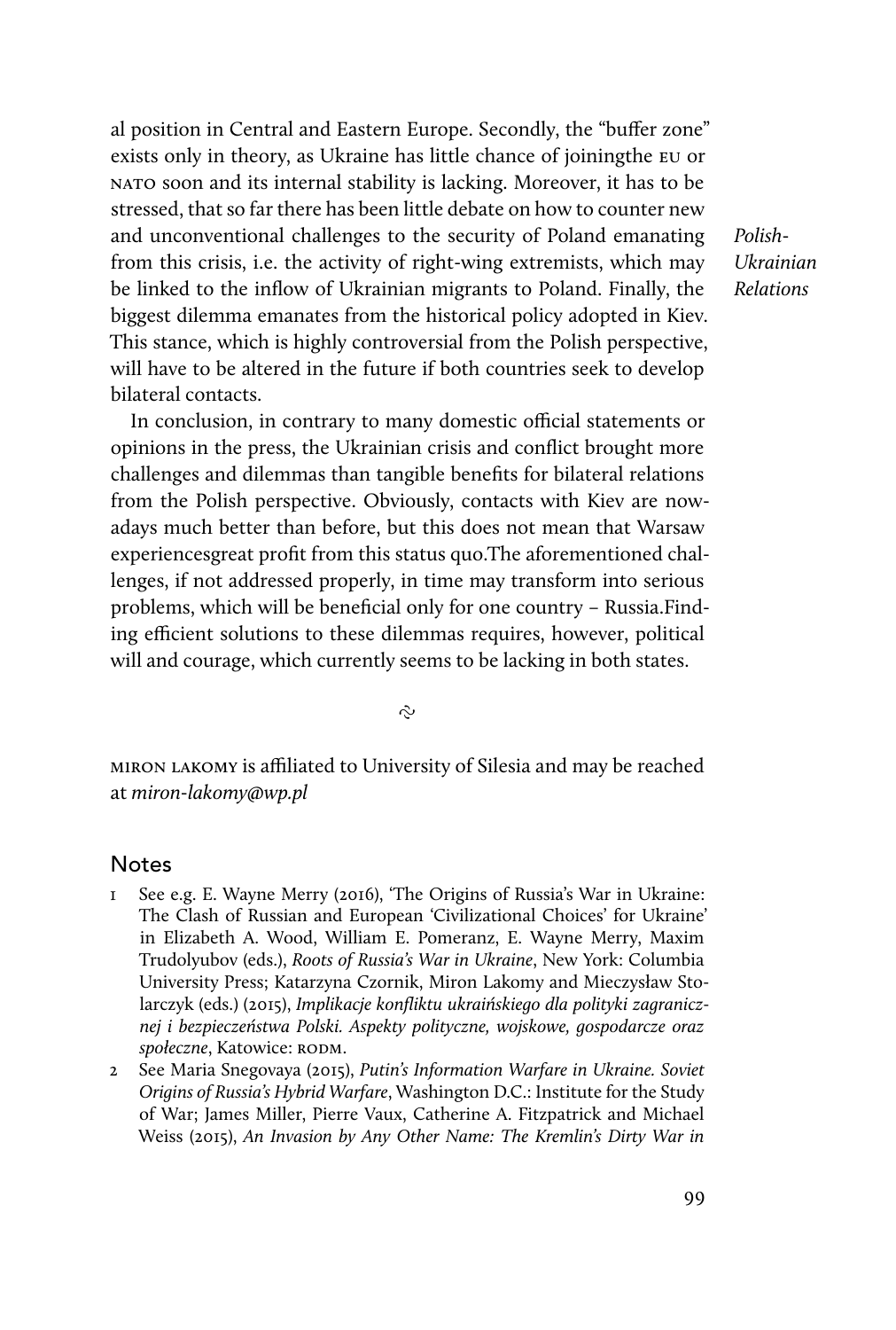*Ukraine*, New York: Institute of Modern Russia.

3 See John J. Mearsheimer (2014), 'Why the Ukraine Crisis Is the West's Fault. The Liberal Delusions That Provoked Putin,' *Foreign Affairs* September-October; Dmitry Trenin (2014), *The Ukraine Crisis and the Resumption of Great-Power Rivalry*, Moscow: Carnegie Moscow Center; Artis Pabriks, Andis Kudors (eds.) (2015), *The War in Ukraine: Lessons for Europe*, Riga:

University of Latvia Press; Henrik Boesen Lindbo Larsen (2014), *Great Power Politics and the Ukrainian Crisis*, Copenhagen: Danish Institute for International Studies.

- 4 Obviously earlier the Kingdom of Poland maintained relations and waged wars with the Kievan Rus but these experiences have no visible effect on contemporary relations.
- 5 Stefan Rudnitsky (1915), *The Ukraine and the Ukrainians*, Jersey City, N.J.: The Ukrainian National Council, pp. 11-14.
- 6 Norman Davies (2005), *God's playground: a history of Poland*, Vol. 1, Oxford: Oxford Press Library, chapter 5; Julien Paolantoni (2012), 'Russian History: From the Early East Slavs to the Grand Duchy of Moscow', *Global Research,*  26 September, available at:<http://www.globalresearch.ca/russian-historyfrom-the-early-east-slavs-to-the-grand-duchy-of-moscow/5306142> (accessed 25 August 2016).
- 7 Andrzej Szeptycki (2016), 'Poland-Ukraine relations,' *UNISCI Journal* 40, p. 60.
- 8 This article exploits the term of a "buffer zone," which is frequently used by the Polish academics, experts and journalists in debates over Ukraine. This term, however, does not have a traditional meaning of the demilitarized area between two states. It broadly refers to the role of Ukraine as a friendly and stable state, which would separate Poland from the potential threats generated by the Federation of Russia.See e.g. Katarzyna Czornik, Miron Lakomy and Mieczysław Stolarczyk (eds.) (2015), *Implikacje konfliktu ukraińskiego dla polityki zagranicznej i bezpieczeństwa Polski. Aspekty polityczne, wojskowe, gospodarcze oraz społeczne*, Katowice: RODM.
- 9 Anna Radziwiłł, Wojciech Roszkowski (2001), *Historia 1871-1939*, Warszawa: PWN, pp. 191-192.
- 10 L. Osińska (2011), 'Refleksy myśli politycznej Józefa Piłsudskiego oraz Romana Dmowskiego w powojennych koncepcjach polskiej polityki wschodniej,' in E. Krasucki, T. Sikorski, A. Wątor (eds.), *Epigoństwo czy twórcza ciągłość? Ideowe dziedzictwo głównych nurtów politycznych Drugiej Rzeczpospolitej w refleksji politycznej po zakończeniu II wojny światowej*, Toruń: Wydawnictwo Adam Marszałek, pp. 201-2016.
- 11 See more in Lech Wyszczelski (2011), *Wojna o polskie Kresy 1918-1921*, Warszawa: Bellona.
- 12 Robert Litwiński (2010), 'Policja wobec UWO i OUN w II Rzeczpospolitej,' *Biuletyn Instytutu Pamięci Narodowej* 12, pp. 80-88; Bogusław Kuźniar (2014), 'Mniejszość ukraińska międzywojennej Małopolski Wschodniej w okowach doktryny Dmytra Doncowa,' *Przegląd Geopolityczny* 7, pp. 149-171.
- 13 See e.g. Melchior Wańkowicz (1991), *Wrzesień żagwiący*, Warszawa: Wydawnictwo Polonia.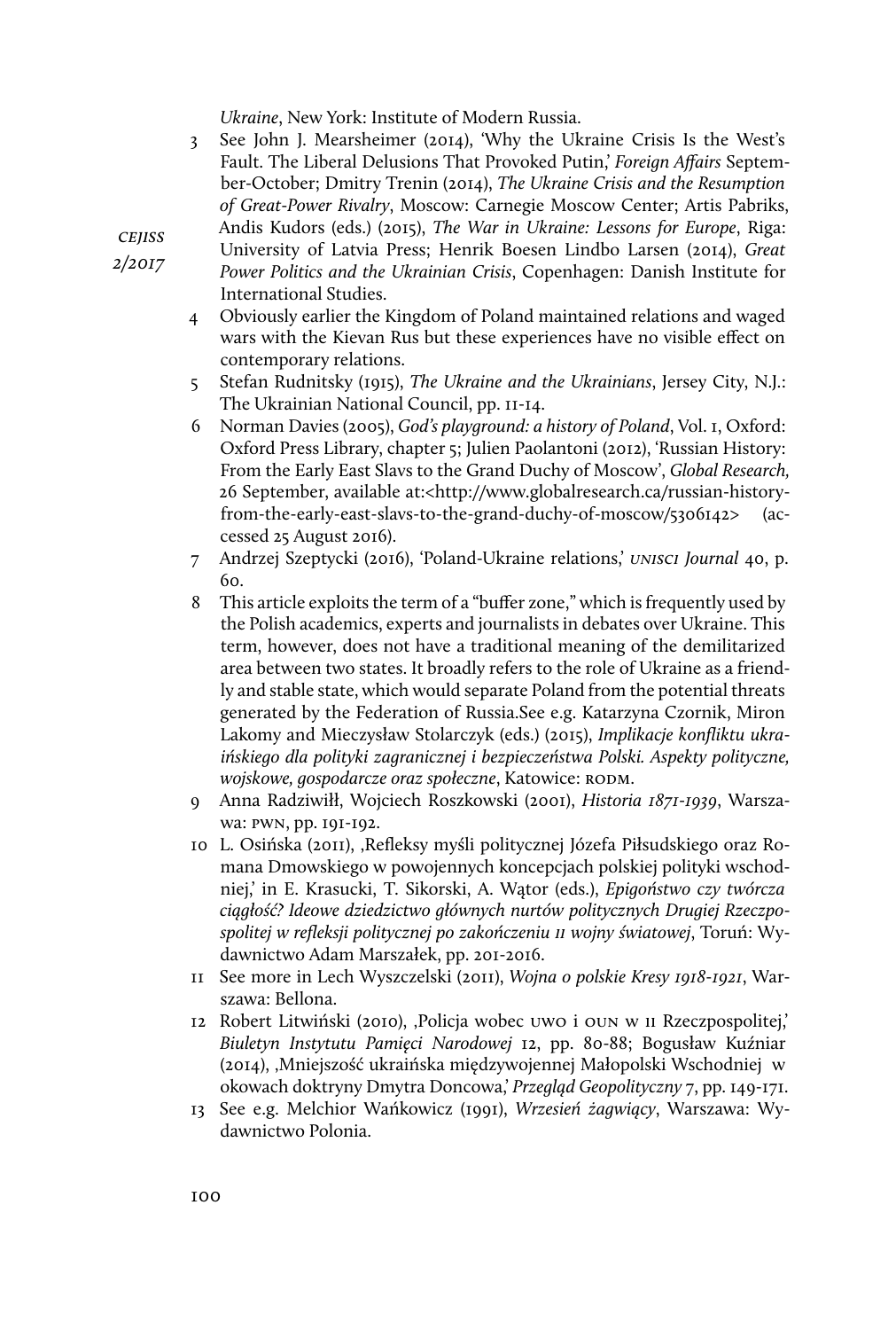- 14 See e.g. Adam Podhajecki (2013), *OUN i UPA pod skrzydłami III Rzeszy*, Warszawa: Oficyna Wydawnicza RYTM.
- 15 See Grzegorz Motyka (2001), 'Dywizja SS-Galizien,' *Biuletyn Instytutu Pamięci Narodowej*1.
- 16 Ewa Siemaszko (2010), 'Bilans zbrodni,' *Biuletyn Instytutu Pamięci Narodowej* 7-8, pp. 77-94.
- 17 Miron Lakomy (2015), 'Przebieg i uwarunkowania konfliktu na wschodzie Ukrainy,' in Katarzyna Czornik, Miron Lakomy and Mieczysław Stolarczyk (eds.), *Implikacje konfliktu ukraińskiego dla polityki zagranicznej i bezpieczeństwa Polski. Aspekty polityczne, wojskowe, gospodarcze oraz społeczne*, Katowice: RODM.

*Miron Lakomy*

- 18 See e.g. Ryszard Zięba (2010), *Główne kierunki polityki zagranicznej Polski*, Warszawa: Wydawnictwa Akademicki i Profesjonalne,pp. 190-191.
- 19 See Marlène Laruelle (2006), 'La question des Russes du proche-étranger en Russie (1991-2006),' *Les Études du CERI*126 (Juin); FrédéricCharillon et al. (2014), 'La criseukrainiennevue par les chercheurs,' *Note de recherchestratégique*6, pp. 20-21; Agnieszka Bryc (2009), *Rosja w XXI wieku. Graczświatowyczykoniecgry?* Warszawa: WydawnictwaAkademickieiProfesjonalne, pp. 51-52; StanisławBieleń (2006), *TożsamośćmiędzynarodowaFederacji-Rosyjskiej*, Warszawa: Aspra JR, p. 232; IreneuszTopolski (2013), *PolitykaFederacjiRosyjskiejwobecPaństwEuropyWschodniej*, Lublin: UMCS, pp. 94-95; Jean-Christophe Romer (2001), 'La politiqueétrangèrerusse sous Boris Eltsine,' in Serge Sur (ed.), *AnnuaireFrançais de Relations Internationales 2001*, Vol. 2, Bruxelles: Bruylant, pp. 54-55.
- 20 Andrzej Szeptycki (2016), 'Poland-Ukraine relations,' *UNISCI Journal* 40, p. 62.
- 21 See *To Strengthen Regional Security in Central and Eastern Europe: Initiative of Ukraine*, Embassy of Ukraine, Warsaw, Press Release, No. 3 (April 1999); OleksandrPavliuk (1999), 'The Ukrainian-Polish Strategic Partnership and Central European Geopolitics', in Kurt R. Spillman, Andreas Wenger, Derek Muller(eds.), *Between Russia and the West: Foreign and Security Policy of Independent Ukraine*, Bern: Peter Lang, p. 198; Katarzyna Czornik (2011), 'MiejsceUkrainy w polskiejpolitycezagranicznejpo'pomarańczowejrewolucji.' Próba bilansu,' in Mieczysław Stolarczyk (ed.), *Stosunki Polski z sąsiadami w pierwszej dekadzie XXI wieku*, Katowice: Wydawnictwo Uniwersytetu Śląskiego, pp. 113-115.
- 22 About Kuchma's policy see: Olexiy Haran and RostyslavPavlenko (2003), 'The Paradoxes of Kuchma's Russian Policy,' *PONARS Policy Memo* 291, available at: <https://www.gwu.edu/~ieresgwu/assets/docs/ponars/pm\_0291. pdf> (accessed 12 September 2016).
- 23 See IreneuszTopolski (2013), *PolitykaFederacjiRosyjskiejwobecPaństwEuropyWschodniej*, Lublin: UMCS, pp. 94-95; Jean-Christophe Romer (2001), 'La politiqueétrangèrerusse sous Boris Eltsine,' in Serge Sur (ed.), *Annuaire-Français de Relations Internationales 2001*, Vol. 2, Bruxelles: Bruylant, pp. 54- 55.
- 24 See Marek Ziółkowski (2009), *Projekt: Ukraina*, Wrocław: Kolegium Europy Wschodniej im. Jana Nowaka-Jeziorańskiego.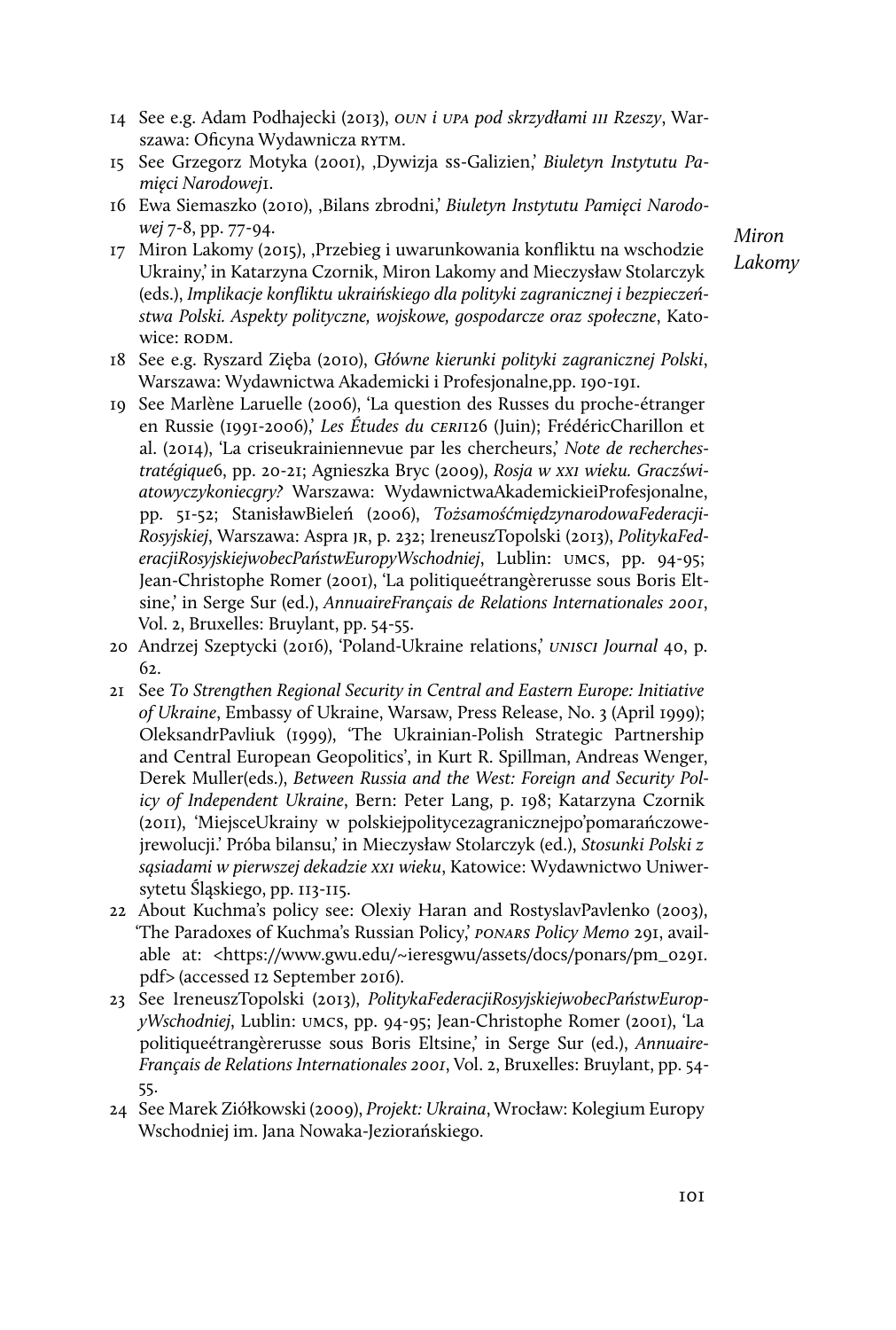- 25 Ryszard Zięba (2010), *Główne kierunki polityki zagranicznej Polski*, Warszawa: Wydawnictwa Akademicki i Profesjonalne, pp. 195-224.
- 26 Ibidem, pp. 183-184.
- 27 'Juszczenkowyróżnia UPA,' (2010), *TVN24*, 29 January, available at: <http:// www.tvn24.pl/wiadomosci-ze-swiata,2/juszczenko-wyroznia-upa,123577.

html> (accessed 01 September 2016); Marcin Wojciechowski (2010), 'JuszczenkograBanderą,' *GazetaWyborcza*, 23 January, available at: <http://

wiadomosci.gazeta.pl/wiadomosci/1,114881,7486311,Juszczenko\_gra\_Bandera.html> (accessed 01 September 2016).

- 28 Ryszard Zięba (2010), *Główne kierunki polityki zagranicznej Polski*, Warszawa: Wydawnictwa Akademicki i Profesjonalne, pp. 220-224.
- 29 'Tusk dziękuje Kaczyńskiemu i Protasiewiczowi. 'Polacy powinni być zjednoczeni,' (2013),*TVN24*, 01 December, http://www.tvn24.pl/wiadomosci-z- -kraju,3/tusk-dziekuje-kaczynskiemu-i-protasiewiczowi-polacy-powinni- -byc-zjednoczeni,376017.html.
- 30 Marek Menkiszak (2014), 'The Russian-Ukrainian War and European Security,' *Nordika Programme Note*19 p. 2.
- 31 'Tusk: kwestiaKrymuiintegralnościterytorialnejUkrainystajesiępaląca,' (2014), *TVN24*, 27 February, available at: <http://www.tvn24.pl/wiadomosci-ze-swiata,2/tusk-kwestia-krymu-i-integralnosci-ukrainy-staje-sie-palaca,402683.html> (accessed 03 September 2016).
- 32 'Rosja wydaliła kilku polskich dyplomatów,' (2014), *Polska Agencja Prasowa*, 17 November, available at: <http://www.pap.pl/palio/html.run?\_Instance=cms\_www.pap.pl&\_PageID=1&s=infopakiet&dz=swiat&idNewsComp=&filename=&idnews=188305&data=&status=biezace&\_Check-Sum=1411095893> (accessed 10 June 2016).
- 33 See e.g. Thomas Frear, Łukasz Kulesa and Ian Kearns (2014), "Dangerous Brinkmanship: Close Military Encounters Between Russia and the West in 2014,' *European Leadership Network Policy Brief* November 2014; Małgorzata Kubicka (2015), 'Zachodnie sankcje wobec Rosji - przegląd sytuacji,' in Katarzyna Czornik, Miron Lakomy, Mieczysław Stolarczyk (eds.) *Implikacje konfliktu ukraińskiego dla polityki zagranicznej i bezpieczeństwa Polski. Aspekty polityczne, wojskowe, gospodarcze oraz społeczne*, Katowice: RODM, pp. 405-419.
- 34 See e.g. Jacek Pawlicki, Marek Rabij (2014), 'Szable do boju, lance w dłoń? Czym Polska mogłaby odpowiedzieć na atak Rosji?' (2014), *Newseek*, 13 March, available at: <http://www.newsweek.pl/polska/polska-armia- -wojsko-sily-zbrojne-wojna-polsko-rosyjska-nato-newsweek-pl,artykuly,282016,1.html> (accessed 05 September 2016); ,Gdzie zaatakuje Rosja? Polska też na celowniku - uważa ,W Sieci,' (2014), *Wirtualna Polska*, 07 April, available at: <http://wiadomosci.wp.pl/kat,1356,title,Gdzie-zaatakuje-Rosja-Polska-tez-na-celowniku-uwaza-W-Sieci,wid,16521768,wiadomosc.html?ticaid=1179aa&\_ticrsn=5> (accessed 07 September 2016).
- 35 What is interesting, some former politician even argued that Poland should send its own troops to Ukraine, in order to fight against the rebels. See Miron Lakomy (2015), 'Przebieg i uwarunkowania konfliktu na

*cejiss*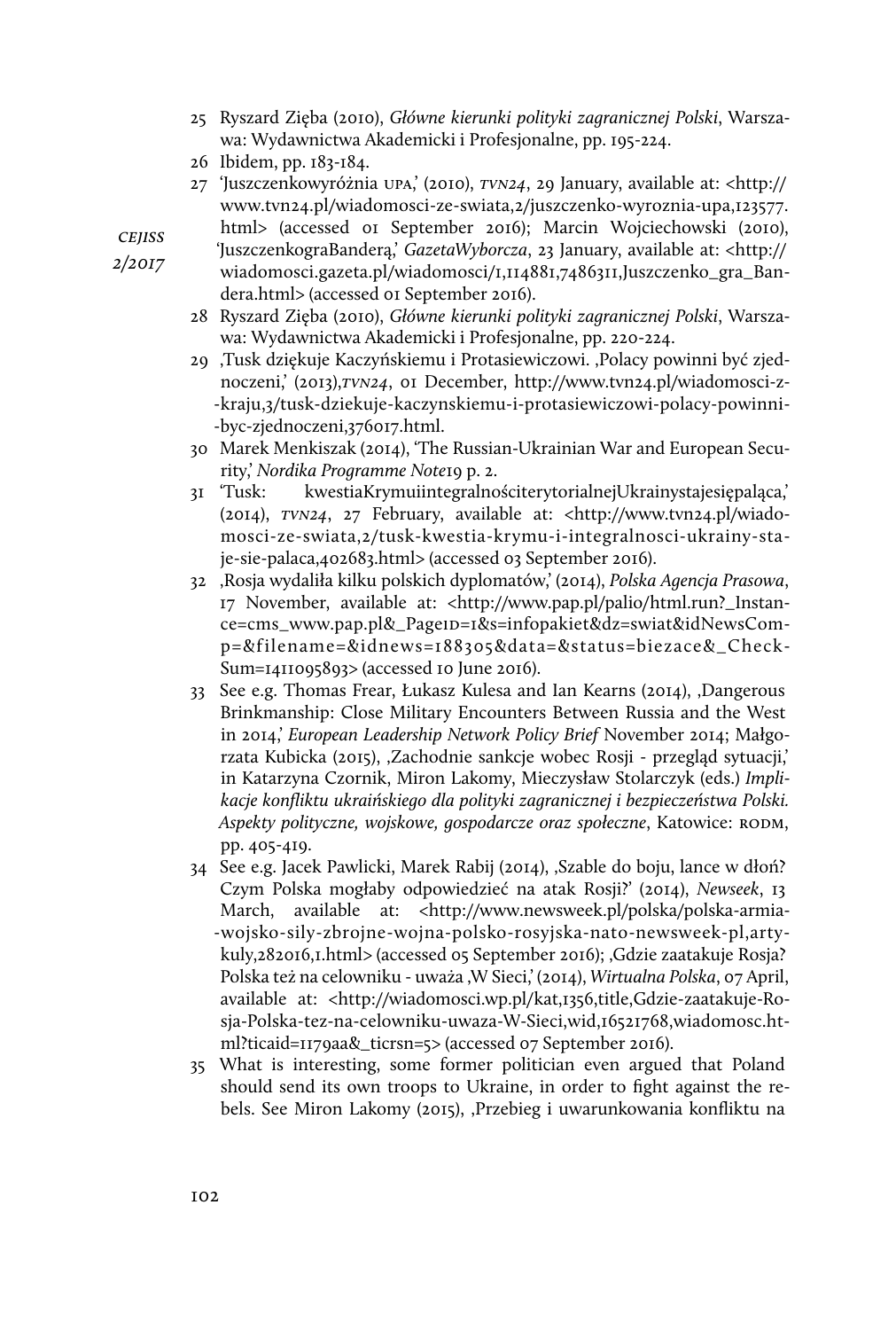wschodzie Ukrainy,' in Katarzyna Czornik, Miron Lakomy, Mieczysław Stolarczyk (eds.), *Implikacje konfliktu ukraińskiego dla polityki zagranicznej i bezpieczeństwa Polski*, Katowice: RODM.

- 36 *Strategia Bezpieczeństwa Narodowego Rzeczpospolitej Polskiej*, Biuro Bezpieczeństwa Narodowego, Warszawa 2014, p. 20.
- 37 'MON wspieraukraińskichżołnierzy,' (2014), *Newsweek,* 27 August, available at: <http://polska.newsweek.pl/pomoc-humanitarna-dla-ukrainy-mon-newsweek-pl,artykuly,346508,1.html> (accessed 07 September 2016).
- 38 'Polski konwój z pomocą dotarł do stolicy Ukrainy', *Dziennik.pl* (September 13, 2014), http://wiadomosci.dziennik.pl/swiat/artykuly/469591,polski- -konwoj-z-pomoca-juz-w-kijowie.html.
- 39 'Polski sprzęt dla sił ukraińskich w Donbasie', *Defence24*, 06.07.2014, http:// www.defence24.pl/103999,polski-sprzet-dla-sil-ukrainskich-w-donbasie- -wideo.
- 40 'Polska będzie zbroić Ukrainę. Macierewicz podpisał umowę,' (2016), *Wprost*, 09 July, available at: <https://www.wprost.pl/szczyt-nato/10014429/Polska-bedzie-zbroic-Ukraine-Macierewicz-podpisal-umowe.html> (accessed 23 September 2016).
- 41 Andrzej Szeptycki (2016), 'Poland-Ukraine relations,' *UNISCI Journal* 40, p. 63; Fundacja Solidarności Międzynarodowej, 'Ukraina', <http://solidarityfund.pl/pl/opisy-projektow-2013/wg-krajow-2/ukraina> (accessed 23 September 2016).
- 42 TVN24 BIS (2015), '100 mln euro w ciągu 10 lat. Polska pomoże w odbudowie Ukrainy', <http://tvn24bis.pl/ze-swiata,75/rzad-polski-zapoczatkowal--program-kredytowania-ukrainy-jaceniuk-to-ogromne-wsparcie-calej-gospodarki,507398.html> (accessed 12 September 2016).
- 43 See e.g. OleksandrSavochenko, Olga Shylenko (2016), 'Ukraine's Poroshenko seeks EU, US help to get Crimea back,' *Yahoo! News*, January 14, available at: <https://www.yahoo.com/news/poroshenko-wants-help-crimeaback-140750897.html?ref=gs> (accessed 23 September 2016).
- 44 Andrzej Szeptycki (2016), 'Poland-Ukraine relations,' *UNISCI Journal* 40, p. 64.
- 45 Ben Smith and Daniel Harari (2014), 'Ukraine, Crimea and Russia', *House of Commons Research Paper* 14/16, p. 3.
- 46 See e.g. Vincent L. Morelli (2016), 'Ukraine: Current Issues and U.S. Policy,' *CRS Report* August 3 2016.
- 47 Polskie Radio (2015), 'Leszek Miller: Polska została wypchnięta z negocjacji nt. Ukrainy,' available at: <http://www.polskieradio.pl/7/129/ Artykul/1374902,Leszek-Miller-Polska-zostala-wypchnieta-z-negocjacji-nt-Ukrainy> (accessed 12 September 2016).
- 48 P. Wroński (2014), 'Dlaczego Kijów nas już nie kocha,' *Gazeta Wyborcza*, 20 October, available at: <http://wyborcza.pl/1,75968,16833128,Dlaczego\_Kijow\_nas\_juz\_nie\_kocha.html> (accessed 14 September 2016).
- 49 Ibidem.
- 50 ,Polscy żołnierze znów defilują ulicami Kijowa. ,Polska nie zostawi Ukrainy' obiecuje Petro Poroszence prezydent RP Andrzej Duda,' (2016), *Newsweek*

*Polish-Ukrainian Relations*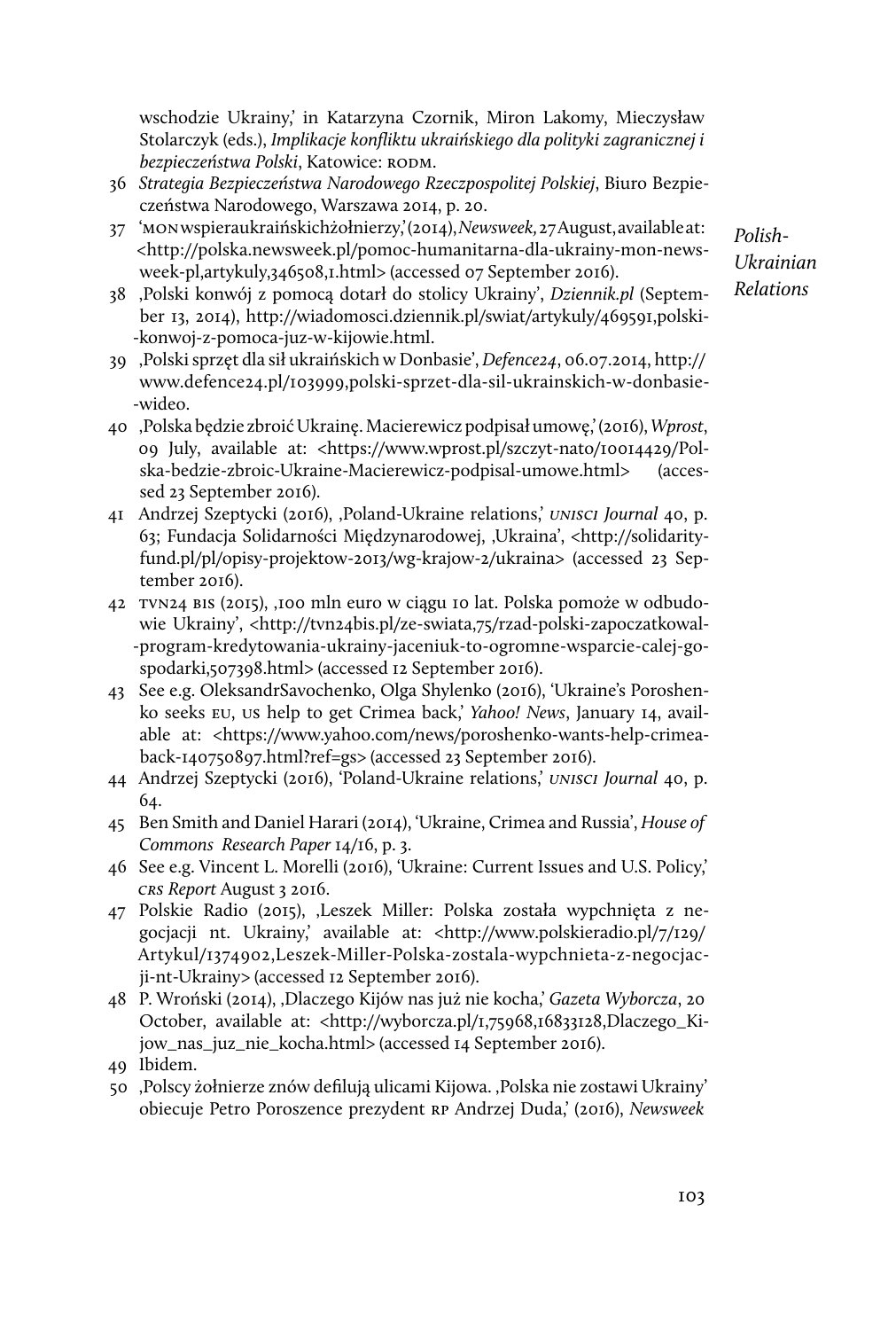24 August, available at: < http://www.newsweek.pl/swiat/duda-poroszenko-25-rocznica-niepodleglosci-ukrainy-polityka,artykuly,395944,1.html> (accessed 14 September 2016).

- 51 'Juncker Says Ukraine Not Likely To Join EU, NATO for 20-25 Years' (2016), *Radio Free Europe*, 04 March, available at: <http://www.rferl.org/content/ juncker-says-ukraine-not-likely-join-eu-nato-for-20-25-years/27588682.
- html> (accessed 14 September 2016).
	- 52 See e.g. Andrea Thomas (2015), 'Germany's Merkel Dashes Ukraine's EU Membership Hopes,'*The Wall Street Journal*, May 21, available at: <http:// www.wsj.com/articles/germanys-merkel-dashes-ukraines-eu-membership-hopes-1432199190> (accessed 23 September 2016).
	- 53 Nicolai Petro (2016), 'Why Ukraine needs Russia more than ever,'*The Guardian* 09 March, available at: < https://www.theguardian.com/world/2016/ mar/09/ukraine-needs-russia-nicolai-petro> (accessed 14 September 2016); Leonid Bershidsky (2015), 'Ukraine Is in Danger of Becoming a Failed State,'*BloombergView* 06 November, available at: <https://www.bloomberg. com/view/articles/2015-11-06/unreformed-ukraine-is-self-destructing> (accessed 14 September 2016).
	- 54 'Z przemytnikami i Prawym Sektorem. Zachód Ukrainy toczy swoją wojnę,' (2015), *TVN24* 27 July, available at: <http://www.tvn24.pl/wiadomosci- -ze-swiata,2/ukraina-i-wielka-walka-z-przemytnikami-i-prawym-sektorem,563511.html> (accessed 14 September 2016); ,Krwawa bitwa z Prawym Sektorem. Poroszenko: w związku z wojną wzrasta przestępczość' (2015), TVN24, 11 July, available at: <http://www.tvn24.pl/wiadomosci-ze-swiata,2/ strzelanina-w-mukaczewie-na-ukrainie-bitwa-prawego-sektora-i-mafii,559378.html> (accessed 23 September 2016).
	- 55 'Ukraine Reform Monitor: August 2015' (2015), *Carnegie Endowment for International Peace*, August 19, available at: <http://carnegieendowment. org/2015/08/19/ukraine-reform-monitor-august-2015-pub-60963> (accessed 23 September 2016).
	- 56 'Ukraine IDP Figures Analysis', *Internal Displacement Monitoring Centre*, available at: <http://www.internal-displacement.org/europe-the-caucasus-and-central-asia/ukraine/figures-analysis> (accessed 14 September 2016).
	- 57 'Ukraine crisis has created more than 2 million refugees, UN reports,' (2015), *EuroNews,* 22 April, available at: <http://www.euronews.com/2015/04/22/ ukraine-crisis-has-created-more-than-2-million-refugees-un-reports> (accessed 14 September 2016).
	- 58 KarounDemirjian (2015), 'Ukraine's military mobilization undermined by draft dodgers,'*The Washington Post* 25 April, available at: <https:// www.washingtonpost.com/world/europe/ukraines-military-mobilization-undermined-by-draft-dodgers/2015/04/25/fc3a5818-d236-11e4-8b1e-274d670aa9c9\_story.html> (accessed 14 September 2016).
	- 59 'Ukraine rejects Polish 'million refugees' claim,' (2016), *EuroActiv* 21 January, available at: <https://www.euractiv.com/section/europe-s-east/news/ ukraine-rejects-polish-million-refugees-claim/> (accessed 14 September 2016).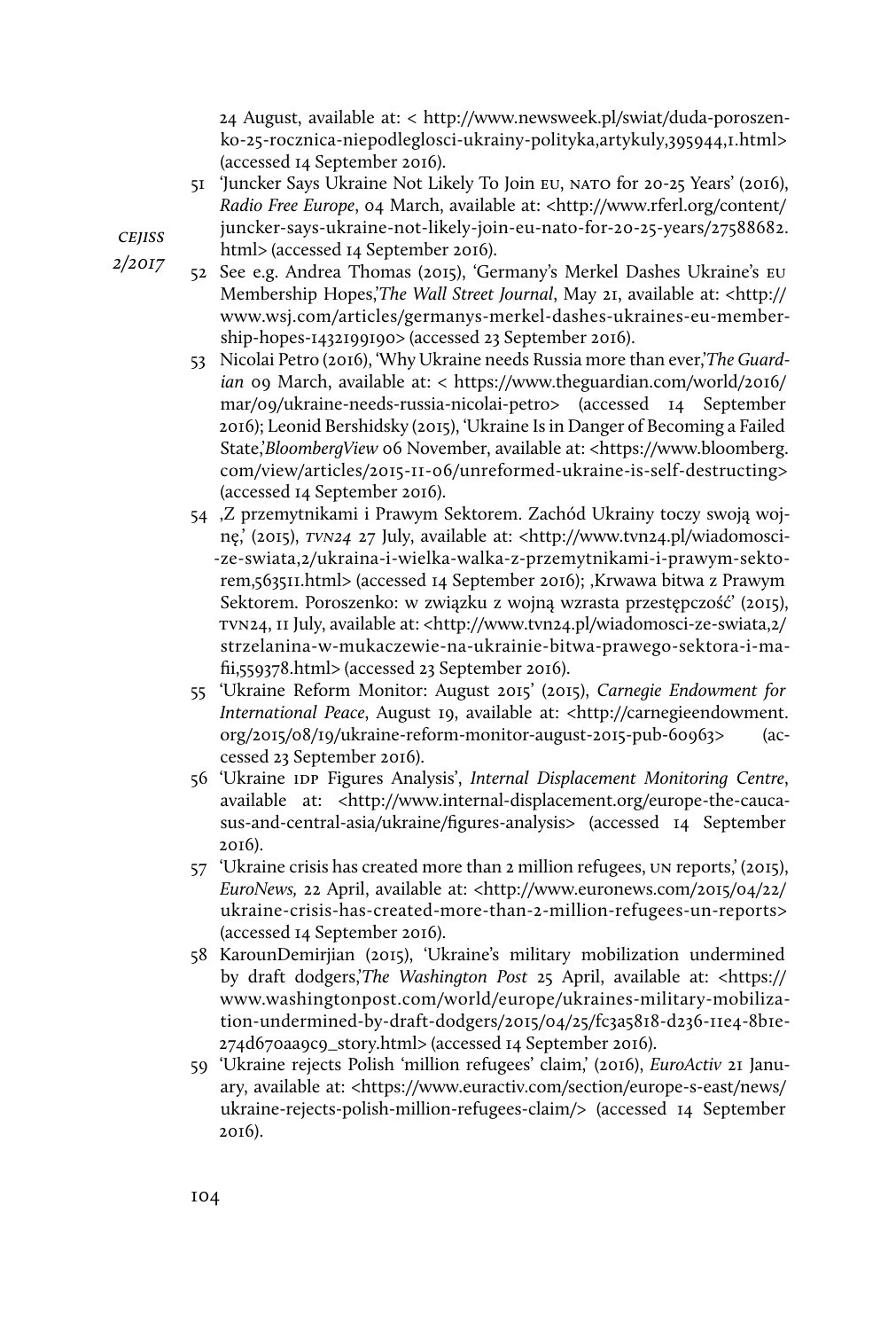- 60 'Milion Ukraińców na saksach w Polsce. Zarabiają przeciętnie 2 tys. netto,' (2016), *Gazeta Wyborcza* 26 April, available at: < http://wyborcza.biz/biznes/1,147666,19979553,raport-nbp-ukrainiec-w-polsce-zarabia-przecietnie-2-tys-netto.html?disableRedirects=true> (accessed 14 September 2016).
- 61 Marta Urzędowska (2015), 'Jedynie Arab nam groźny. Ukraińcy bliscy. Co Polacy sądzą o cudzoziemcach?,' *Gazeta Wyborcza*, 24 July, available at: <http://wyborcza.pl/1,75398,18414439,jedynie-arab-nam-grozny-ukraincy- -bliscy-co-polacy-sadza-o.html> (accessed 23 September 2016). About the pre-war contacts between both nations see e.g. Joanna Fominaet. al (2013), *Polska-Ukraina. Polacy-Ukraińcy.Spojrzenieprzezgranicę*, Warszawa: InstytutSprawPublicznych.
- 62 Peter Schaber (2015), ''Death for Wotan' by extremist militias in Ukraine,' *The New Cold War* 13 February, available at: <https://www.newcoldwar.org/ death-wotan-extremist-militias-ukraine/>, (accessed 16 September 2016); Anna Pawłowska (2016), 'Auschwitz, Majdanek, Treblinka... Wielbiciele Adolfa Hitlera urządzili sobie wycieczkę do Polski,' *Gazeta Wyborcza* 22 April, available at: <http://wyborcza.pl/1,75398,19961335,auschwitz-majdanek- -treblinka-wielbiciele-adolfa-hitlera.html> (accessed 14 September 2016).
- 63 'Szef IPN o ukraińskich honorach dla UPA w trakcie wizyty Komorowskiego w Kijowie,' (2015), *Onet* 10 April, available at: < http://wiadomosci.onet.pl/ swiat/ukraina-honory-dla-upa-podczas-wizyty-komorowskiego-w-kijowie/49fjsq> (accessed 14 September 2016).
- 64 'Ukraiński parlament ostro o ustawie ws. Wołynia.'Żalirozczarowanie' (2016), *Radio Zet* 08 September, available at: < http://wiadomosci.radiozet.pl/Wiadomosci/Swiat/Zbrodnia-wolynska-w-ukrainskim-parlamencie.-Poslowie-krytykuja-Polakow-00027871> (accessed 14 September 2016).
- 65 'PolskabędziezbroićUkrainę.Macierewiczpodpisałumowę,' (2016), *Wprost*, 09 July, available at: <https://www.wprost.pl/szczyt-nato/10014429/Polska-bedzie-zbroic-Ukraine-Macierewicz-podpisal-umowe.html> (accessed 23 September 2016).
- 66 'Schetyna o projekcie uchwały potępiającej ukraiński nacjonalizm: To wpisywanie się w rosyjską narrację,' (2015), *Kresy.pl* 15 April, available at: <http://www.kresy.pl/wydarzenia,polityka?zobacz/schetyna-o-projekcie- -uchwaly-potepiajacej-ukrainski-nacjonalizm-to-wpisywanie-sie-w-rosyjska-narracje> (accessed 14 September 2016).

*Miron Lakomy*